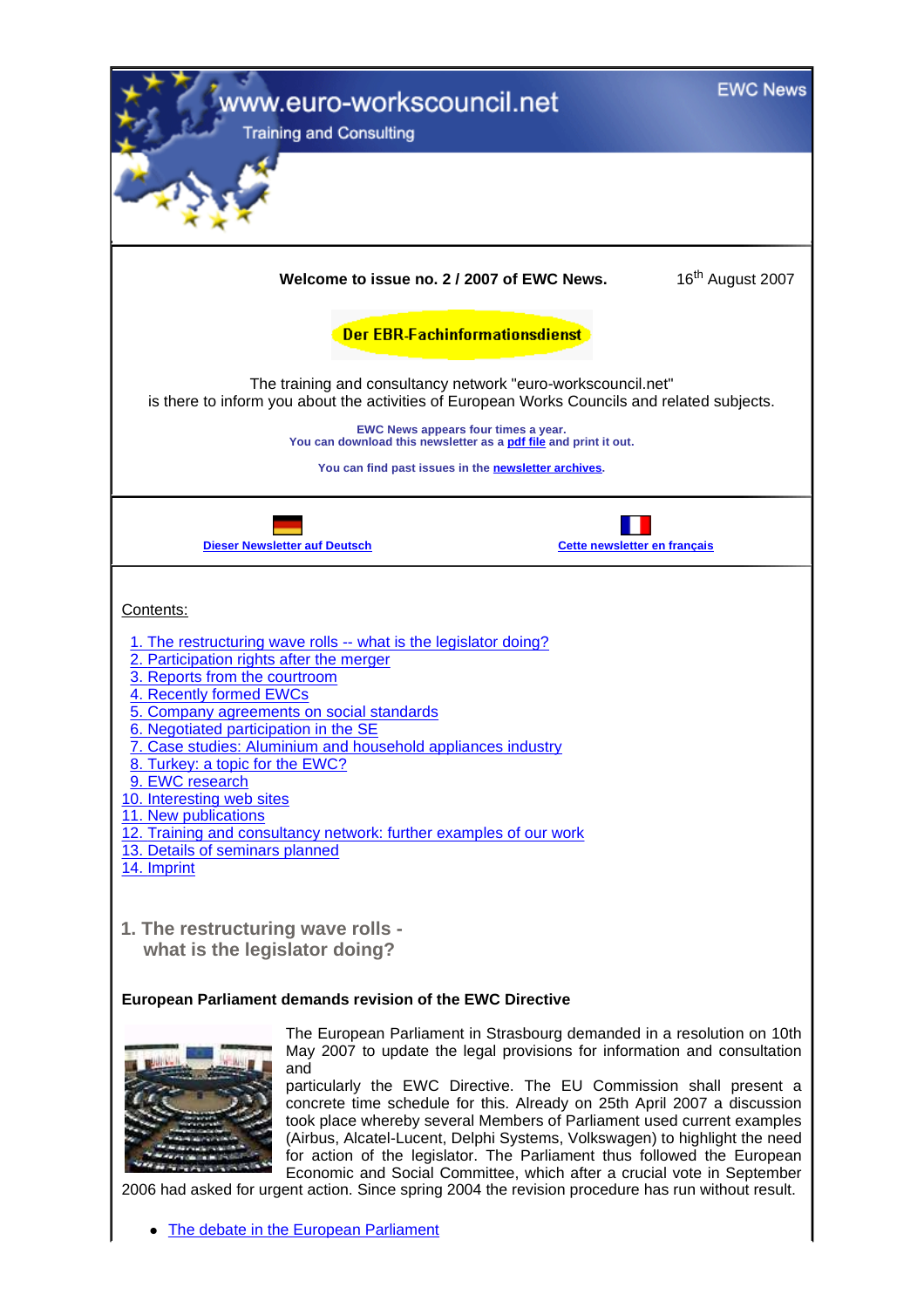- The resolution of the European Parliament
- Background: The course of the revision procedure

Shortly before the debate in the European Parliament and for the day exactly three years after the beginning of the revision procedure the European Trade Union Confederation (ETUC) convened about 200 European works council members for a meeting in Brussels on April 20th, 2007. In the presence of Commissioner Špidla and the European employers' confederation BusinessEurope they stressed the demand for a revision of the EWC Directive. At this meeting a **documentation on methods of action** for European works councils in the course of restructuring was presented, covering General Motors, InBev, RWE Energy and Dim Branded Apparel.

- The ETUC press release about the meeting
- The agenda of the EWC conference
- The documentation about EWC methods of action

The ETUC congress, which met in Seville (Spain) from 21st to 24th May 2007 also asked for strengthening the European works councils. It named the key activities in a manifesto:

"fight delocalisation, stimulate negotiations on restructuring and provide a stronger framework of information, consultation and involvement, including involving independent experts on restructuring."

• The ETUC Seville Manifesto in the wording

# **The new person in charge of EWC issues at the ETUC**

At the congress the head of the ETUC was regularly newly-elected. Since then the Deputy General Secretary **Reiner Hoffmann** (photo) from Germany is responsible for the topic workers' participation, which also includes the European works councils. He was interviewed about his priorities and current developments by our newsletter editor Bernhard Stelzl.



- The interview with Reiner Hoffmann
- Details of the person

#### **More staff news from Brussels**

The education department of the European trade union institute (ETUI-REHS) in Brussels has got personnel reinforcements on 1st July 2007. A long-standing member and chairman of the European works council of the Dutch Fortis bank, Bruno Demaître, will organize EWC seminars.

• Details of the person

#### **Survey of IG Metall trade union: The practice is further than the legislator**

Concrete practice is of decisive importance against the background of a blocked legislation process. Besides the Europe-wide survey of Prof. Waddington from the year 2005 (see interview) IG Metall has also carried out two surveys in Germany. Results of the first survey were already presented in November 2005 at an EWC conference in Hanover. The key finding was that out of 85 interviewed councils 70 were confronted with cross border restructering.



At the second survey of IG Metall in 2006, 28 European works councils were examined more exactly, which conducted a special meeting on the occasion of restructering – either with the complete council or with the select committee. In the opinion of Dr Aline Hoffmann, leader of the EWC team in the head office of IG Metall, the lived practice overtakes the regulations laid down in EWC agreements. As she explained to EWC News, "the initiative of the EWC members is rather decisive". In most of the cases a special meeting was possible at short notice and

opened new chances to get locally active. However some weak points became apparent. In some cases there were no internal preliminary meetings of the workers' side, not all locations concerned were included, or there were no interpreters available.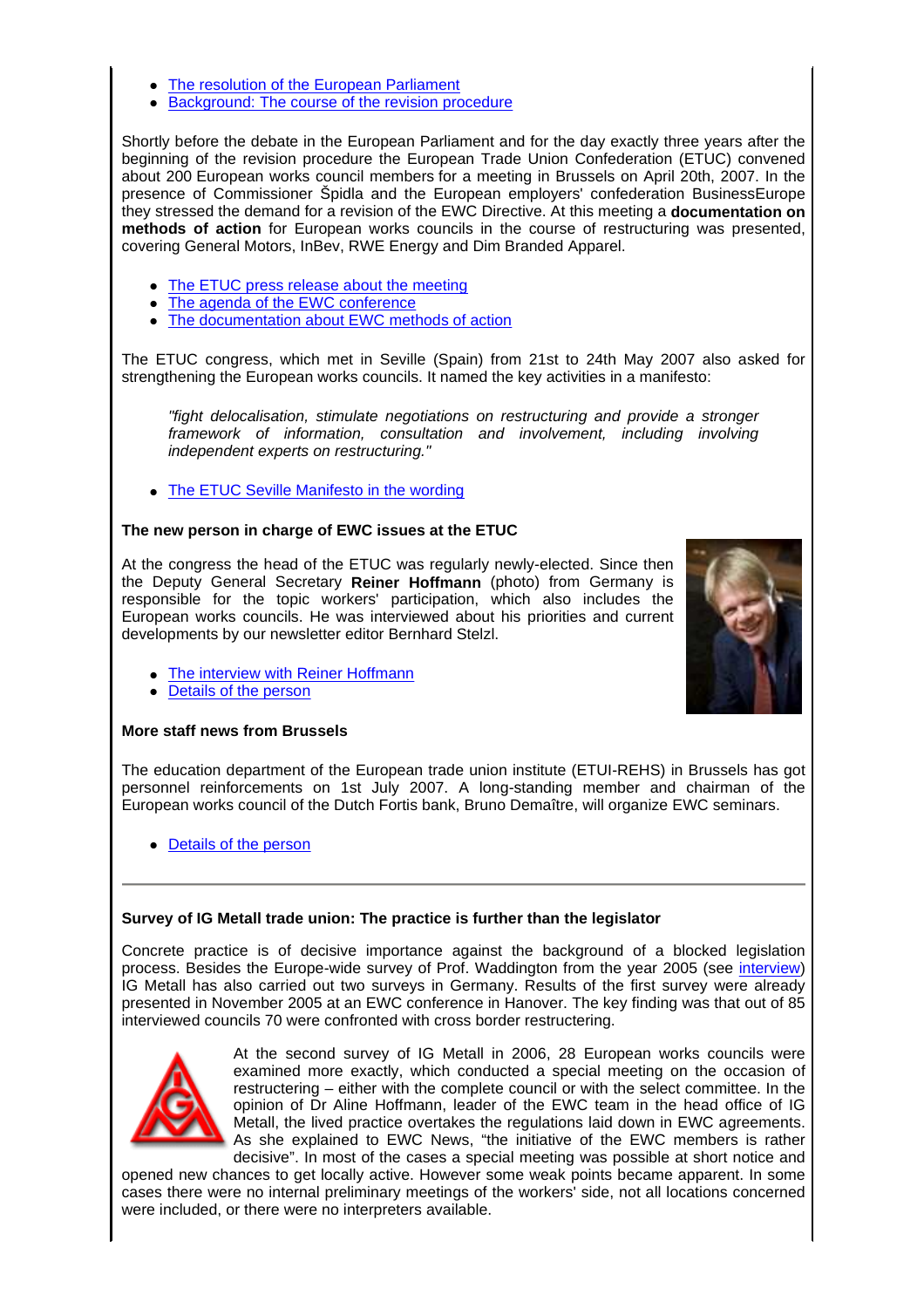# **European works councils don't wait for the legislator**

To improve their work opportunities, European works councils negotiate often a new EWC agreement. Some of them were listed in the magazine "Arbeitsrecht im Betrieb" in January 2007.

- The contribution on renegotiated EWC agreements (in German)
- **2. Participation rights after the merger**



# **New EWC agreement with extended rights**

The buying up of the British BOC Group by the conglomerate Linde did not only lead to an extensive reorganisation of products and locations but also in the composition of the employee

committees. While the head office of the gasses and engineering company was transferred from Wiesbaden to Munich and the fork truck division was sold, numerous members left the European works council.

The new German and European works council chairman **Gernot Hahl** (photo) did his best to enlarge the Linde EWC immediately with BOC representatives and to use the merger for a renegotiation of the EWC agreement. The text signed on 27th June 2007 provides for three annual meetings. Third-party funded projects, which serve the strengthening of the international cooperation of the workers' representatives are sponsored by the company in future. Our newsletter editor Kathleen Kollewe talked about the course of the negotiations and further advantages of the new agreement with the EWC chairman.



- The interview with Gernot Hahl
- The full text of the EWC agreement (in German)

The 28 members of the new EWC will come together for the first meeting in November 2007. The UK gets seven seats, Germany six, the Netherlands and France two each and all other countries one seat each (Finland, Sweden, Norway, Ireland, Spain, Italy, Austria, Poland, Czechia, Hungary and Romania). The EWC is chaired by a five-headed select committee.

# **Personnel support for the EWC**

**Jacques Bister** has worked as a scientific expert for the German group works council and for the European works council since 1st April 2007. Before he was a union officer at the German Mining, Chemical and Energy Industrial Union (IG BCE) and he has long-standing experiences in the cross border cooperation of workers' representatives. Bister is co-editor of a dictionary for the international trade union work (see report in EWC News 1/2007).

#### **After the world's biggest steel merger: New EWC agreement complete**



The signing of the EWC agreement for ArcelorMittal took place on 9th July 2007 in Luxembourg in the presence of Lakshmi Mittal (photo). The Indian multi-millionaire will take on the chairmanship of the EWC according to French habits although particularly IG Metall trade union would have preferred the German model with a workers' representative as a chairman.

The negotiations on the merger of the two European works councils of Arcelor and Mittal Steel had been concluded in Spain on 18th April 2007 (see report in EWC News 1/2007). 54 delegates belong to the new EWC out of the following countries: France and Poland (nine mandates each), Belgium and Romania (eight each), Germany, Spain and Czechia (five each), Luxembourg (three) as well as Italy (two mandates). The workers' representatives choose a three-headed secretariate and a select committee of 25 members.

The new agreement adopts the essential features of the previous Arcelor agreement and meets the demands of the trade unions. Besides an employee participation in the administrative board the agreement provides participation rights for the EWC like in the SE Directive which goes beyond the regulations of the EWC Directive at some points. ArcelorMittal thinks about a transformation to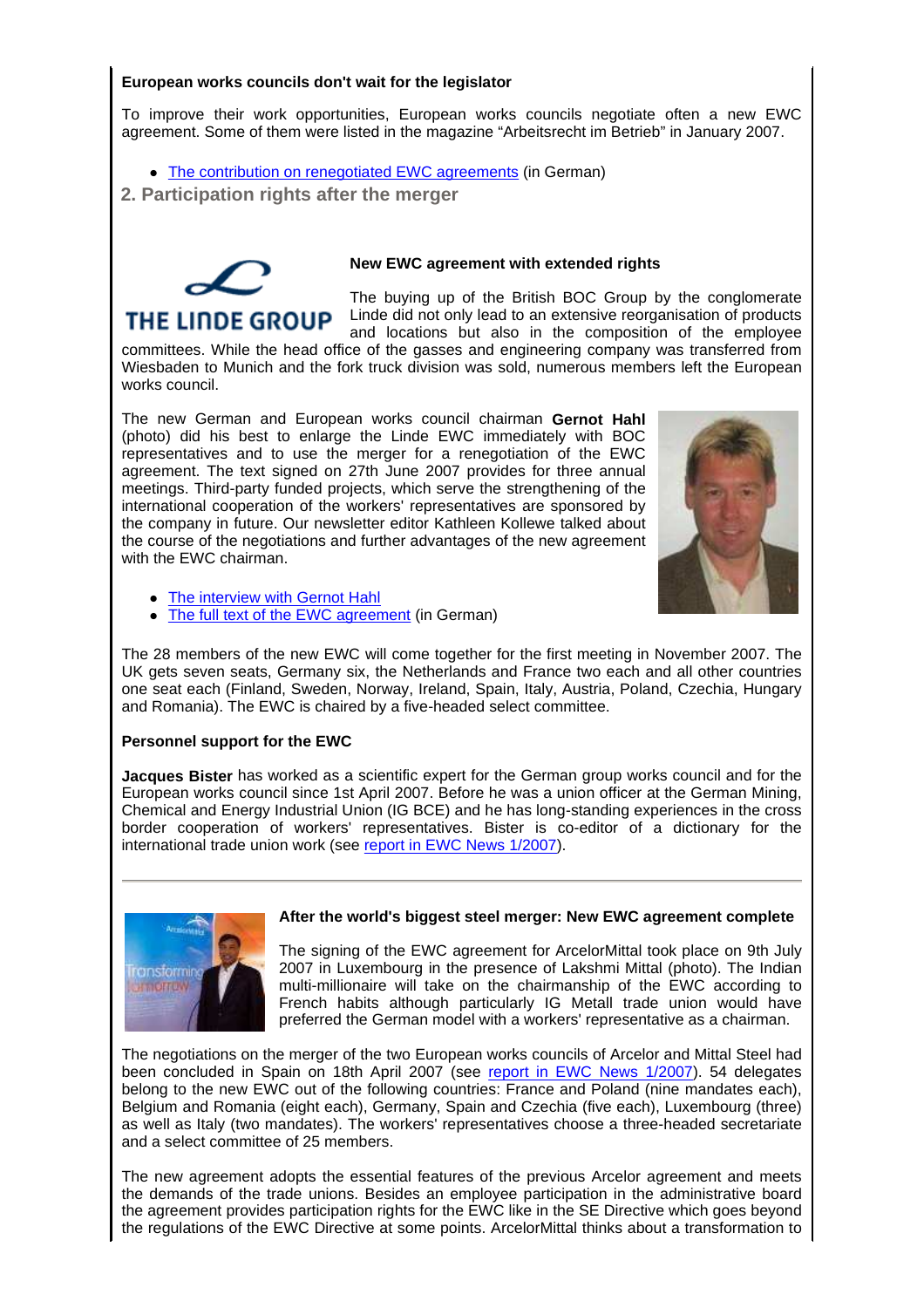a European company (SE).

- Press release at the closing of negotiations
- Press release of the company on the occasion of the signing of the agreement
- Full text of the EWC agreement (in French)

#### **Merger leads to the loss of supervisory board seats**

On 4th May 2007 the European Commission had allowed the takeover of the British tour operator MyTravel by the German tourism group Thomas Cook. The new company will have its seat in London and will be based on British legislation. The functions of the executive board and the supervisory board are then united in a management board which does not know any workers' directors.



The workers' directors in the previous German supervisory board of Thomas Cook lose their mandates with that. All the more important will be the role of the European works council in future. Negotiations of its working conditions started at the beginning of August 2007. At Thomas Cook an EWC was already installed in 2003, at My Travel in 2006. Recently the recognition was renewed for the more than 1,000 employees at Thomas Cook in the United Kingdom and an Employee Consultation Forum (ECF) was founded, which is comparable with a company-wide national works council.

- Further information on the merger (in German)
- Report on the recognition for Thomas Cook in the UK
- Report on the formation of the ECF (in German)
- Background: European works councils in the tourism sector (in German)



#### **Restructuring without works council?**

In the course of the merger between the two network divisions of Siemens and Nokia 9,000 jobs shall be cut. The company **Nokia Siemens Networks (NSN)** set up on 1st April 2007 does not have any EWC yet which could be consulted over the restructuring plan (see report in the EWC News 1/2007).

After protests of the European Metalworkers' Federation (EMF)

central management explained for the first time its workers' representatives the plans on 25th´May 2007 in Brussels. Though it is not clear yet to which degree which countries and locations will be affected by the reduction, but first signs point to figures of 1,700 in Finland and 2,900 in Germany primarily in the research and development area. A further downsizing is feared in Belgium, Spain and the Netherlands.

On 12th June 2007 the EMF organized a Europe-wide day of action. The NSN staff protested against the restructuring plan in Düsseldorf, Berlin, Espoo (Finland), Cassina and Marcianise (Italy), also in Spain, Belgium, France, Austria and the Netherlands. A few days later central management agreed to enter into negotiations on the establishment of an EWC.

• The EMF press release

 **3. Reports from the courtroom**

#### **Federal Labour Court permits union agreements on plant level**

On 24th April 2007 the German Federal Labour Court (BAG) in Erfurt clarified: Collective agreements negociated by unions on plant level have priority before agreements negociated by works councils. The core of the decision was dealing with the issue whether the peace clause as laid down in the Works Constitution Act (a German feature to



be explained abroad only with difficulty) basically applies during restructering or whether the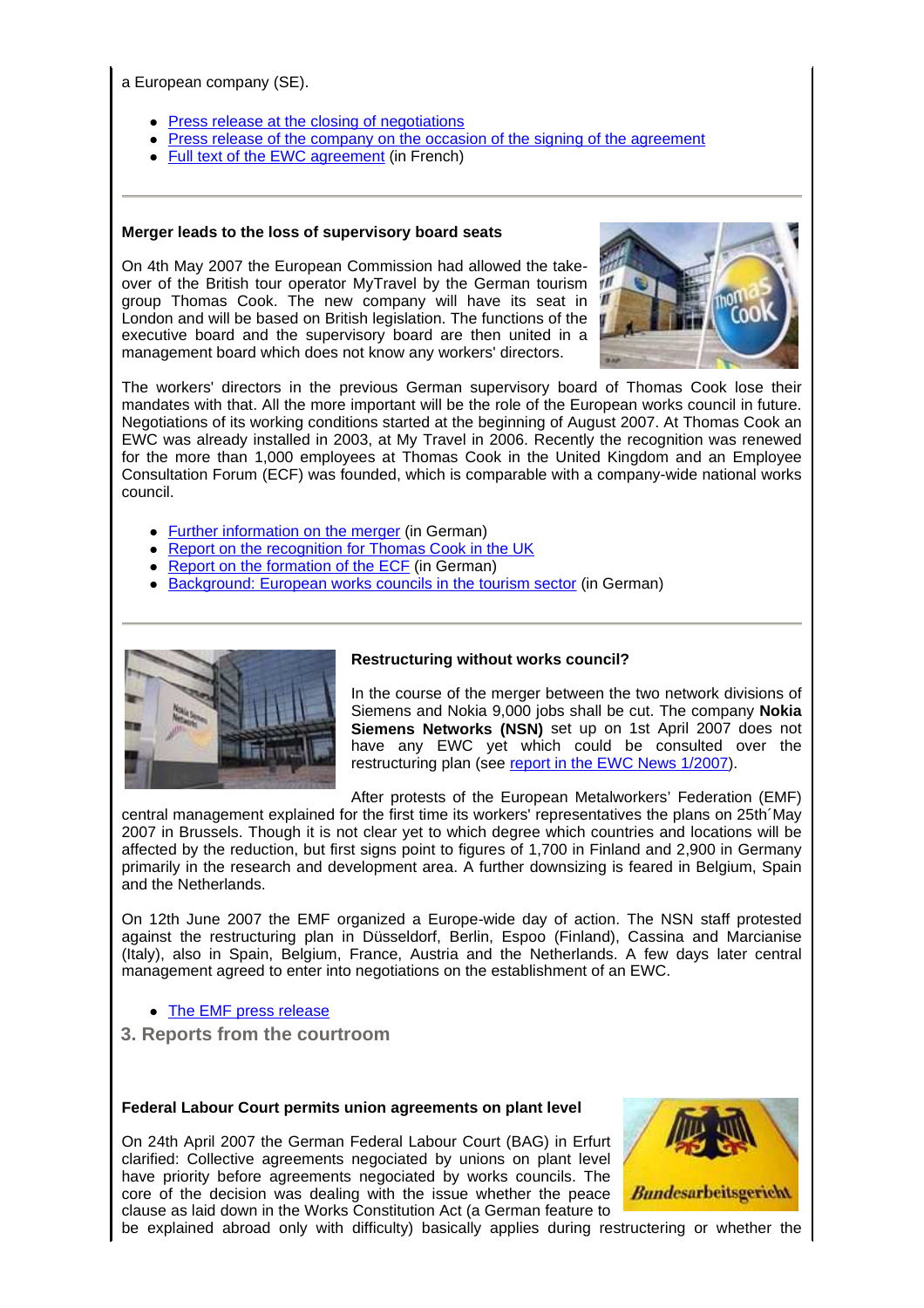freedom of association including the right to strike applies. This BAG decision brings the collective labour law in Germany closer to European normality. The following texts are available only in German:

- BAG press release
- Full text of the judgement
- Legal opinion of the Hans Böckler foundation
- Digression: Current developments in the EU labour law



#### **Information rights of the EWC: Judges draw up criterias**

A court in Paris determined on 27th April 2007, which information the employer must disclose to the European works council in case of Europe-wide restructuring. The European Committee for Information and Dialogue (ECID) of the telecommunications supplier Alcatel-Lucent, where several thousand jobs are to be cut after the merger, had taken legal action. Central management had not justified this reduction and pointed out to "synergy effects" only generally (see report in EWC News 1/2007).

The employer argued in front of the court that the ECID is merely a committee of social dialogue and not a full European works council. As such it would not be entitled to the rights of information and consultation in accordance with the EWC Directive because the committee had been founded 1996 on a "voluntary" basis before the national EWC laws came into force. Until present such agreements enjoy the right of continuance according to article 13 of the EWC Directive. The court followed this position, the workers' representatives also cannot refer to the EU Directive on information and consultation from the year 2002.

#### **"The management of Alcatel-Lucent was sentenced!"**

The court nevertheless came to the opinion that the central management has not complied sufficiently with its duties of information and consultation. The judgement was immediately published by the French unions in a joint handbill (click on the picture on the right for extending). The employer must present the following:

- a precise, figured report on the reasons for closure, relocation and merger of business activities
- a precise, figured exposition of the calculation method and the elements which were used for the calculation of the alleged staff overhang
- the number of planned job cuts, and to be more precise for every division and for every country, separated into employee categories
- exact and figured grounds for this distribution and the time schedule for the planned downsizing.



#### La direction d'Alcatel Lucent est condamnée l

Let 16 mars, le carolé exception d'étailes Lacent a assigné en référe le donctoir d'Atlaté.<br>Lacent, jugaint réalisation de victimisme (communistique) pour artifier le suppressure<br>de 12000 englant des la monde dont 4000 en

We express<br>that the parameter dividends that responsive in ECDD out exceptions<br>in La parameter a significal parameter description of the first parameter is a second of the<br>state of the parameter of the parameter of the sy

- 
- 
- 
- 
- . Le raismitter prévisionnel des soppréssions d'emplois en

.<br>Ceba condemnation ball en brache la communication de la direction qui reul faire crone.<br>pi elle pratique un dialingue social approhond.

La director a retuse de transmette una reformationa parce qui évidante que la mayouré partie des lesponesiens d'emplois et France et et Europe<br>les à la volonte d'Alcabe Lucérit de déricaiser ses activités dans les pays à bas ci

L'enformatiques, que les bat avec muy les sonsters d'étautes), acord departement : pour maissine et Pysocie auté industrie des Mélaures, pront subservations ;<br>comment : pour maissines en Pysocie auté industrie des Mélaure

Avant le pretrenction : l'intertumboale a recroité des deux carchitets restant en lois pour le<br>Présidence de la République, les se sont fairs les deux prononçes partielles.<br>désignement : filoso attendient du clou de la Nou

This information must be "complete and precise enough, to explain the employment trend on an European level to the EWC and to allow for an exchange of views and dialog with the management in view of full knowledge of the facts". At the earliest 15 days after disclosure of all information mentioned above a special session of the EWC can take place to decide on a statement. According to this judgement central management of Alcatel-Lucent is not obliged, however, to present a redundancy scheme to the EWC, because firstly this is not a component of the EWC agreement and secondly, results from the participation rights of the works councils in single countries. The EWC does not enjoy any priority compared to the national works councils. In the opinion of the court participation and consultation rights in countries concerned may not be postponed on the grounds, the EWC must be informed completely first.

- Background report on the judgement (in German)
- Full text of the judgement (in French)
- Further judgements in EWC matters (in German)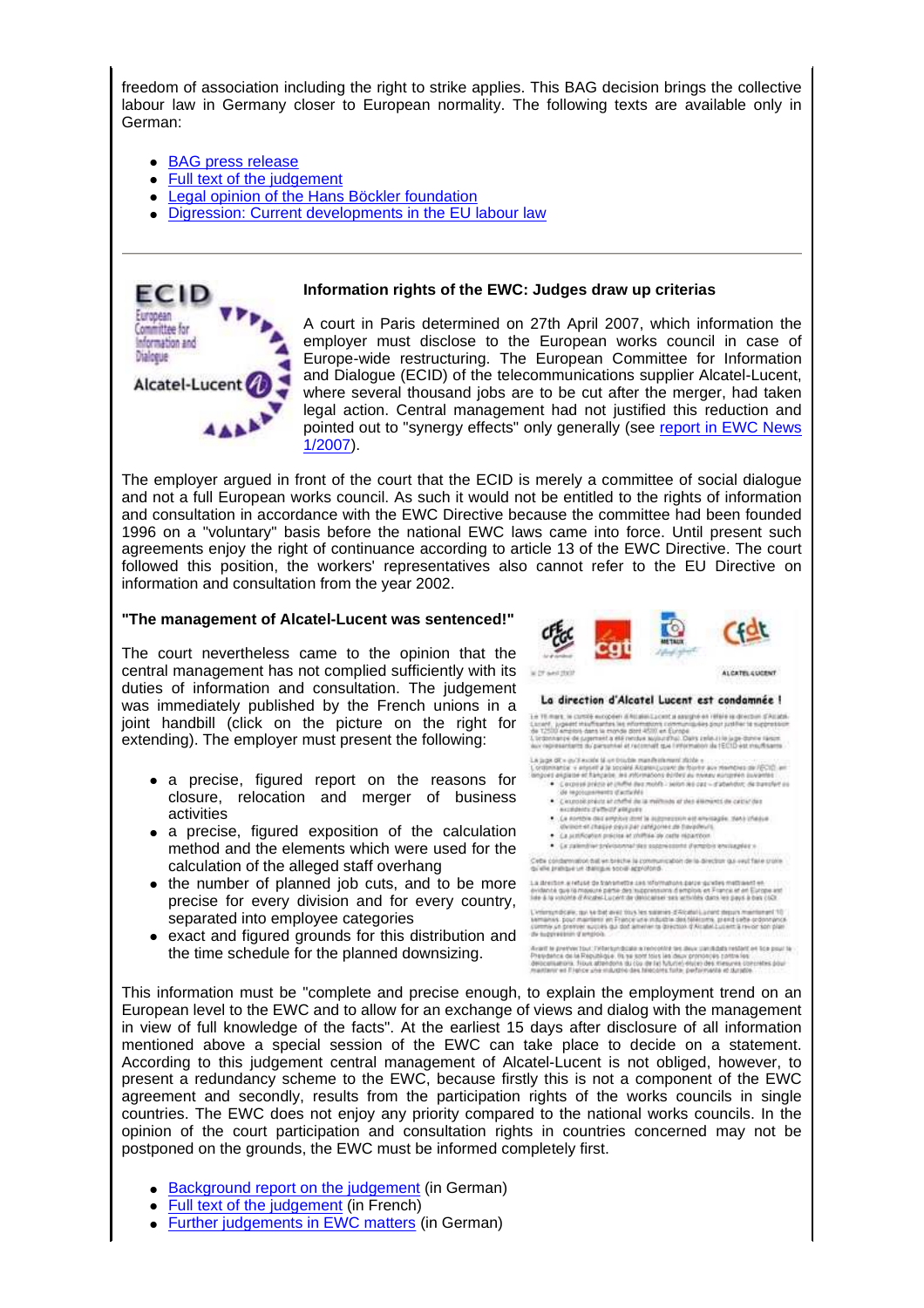# **Only limited expert support**

Following once more protests at the companys' general meeting in Paris on 1st June 2007, central management finally presented the information demanded by the court in the middle of June 2007. The ECID does not have any claim to an own expert, however. It can only count on experts who advise the French group works council. For this reason a sound evaluation of the presented financial data is only restrictedly possible. The ECID delivered a statement on the restructuring on 4th July 2007.

- Video of the protests in the general meeting
- The statement the EWC of Alcatel-Lucent
- Additional documents for the current discussion (in several languages)

# **Newsletter of the EMF explains judgements**

The European Metalworkers' Federation (EMF) explains some judgements in EWC matters in the "newsletter on company policy".

• Download of the EMF newsletter





#### **A Finnish company must bear redundancy scheme costs in France**

The highest French court of justice ("Cour de cassation") condemned the Finnish electronic company Aspocomp to bear redundancy scheme costs in the amount of 11 m.  $\epsilon$  for its former factory Évreux in Normandy on 19th June 2007. The dismissals had been justified with economical reasons in 2002, however, in opinion of the court, been carried out improperly. Now the central management in Espoo must pay for costs which would have had to be borne by the meanwhile insolvent French subsidiary.

The judgement is based on EU law and was only possible because the company has its head office in the European single market. In comparable cases of insolvency, e.g. the glass plant of LG.Philips Displays in Aachen or the German locations of the mobile telephone manufacturer BenQ, central management could abscond from their responsibility in Asia. This shows the significance of EU legislation as an example for social arrangements of the globalisation.

# **A British judgement strengthens information rights**

For the first time a court in the UK adjudicated on the basis of the EU Directive on information and



# **Tribunals Service**

**Employment Appeals** 

consultation on 24th July 2007. The Employment Appeal Tribunal in London decided on application of the union Amicus against the newspaper publishing house Macmillan, a subsidiary of the German Holtzbrinck group. British management has refused insistently to recognize an employee representation and to disclose financial data for years. Since it came neither at the completion of a company agreement nor to the compliance with the legal minimum regulations then being valid, Amicus started legal steps in June 2006.

- Report on the beginning of the legal proceedings
- Example of a company regulation: The Joint Consultative Committee of Axa

Macmillan ignored, however, the ruling of the Central Arbitration Committee (CAC), an independent arbitration board which in actuality proceeds as the first instance concerning industrial law in such matters. Therefore the London court condemned the publishing house to the payment of a penalty of 55,000 £ (82,000 €), maximum penalty would have been 75,000 £. Obviously the judges wanted to set an example and to deter other companies from seeing violations against EU employee rights as peccadillos.

- Press release of the current verdict
- Newspaper report about the verdict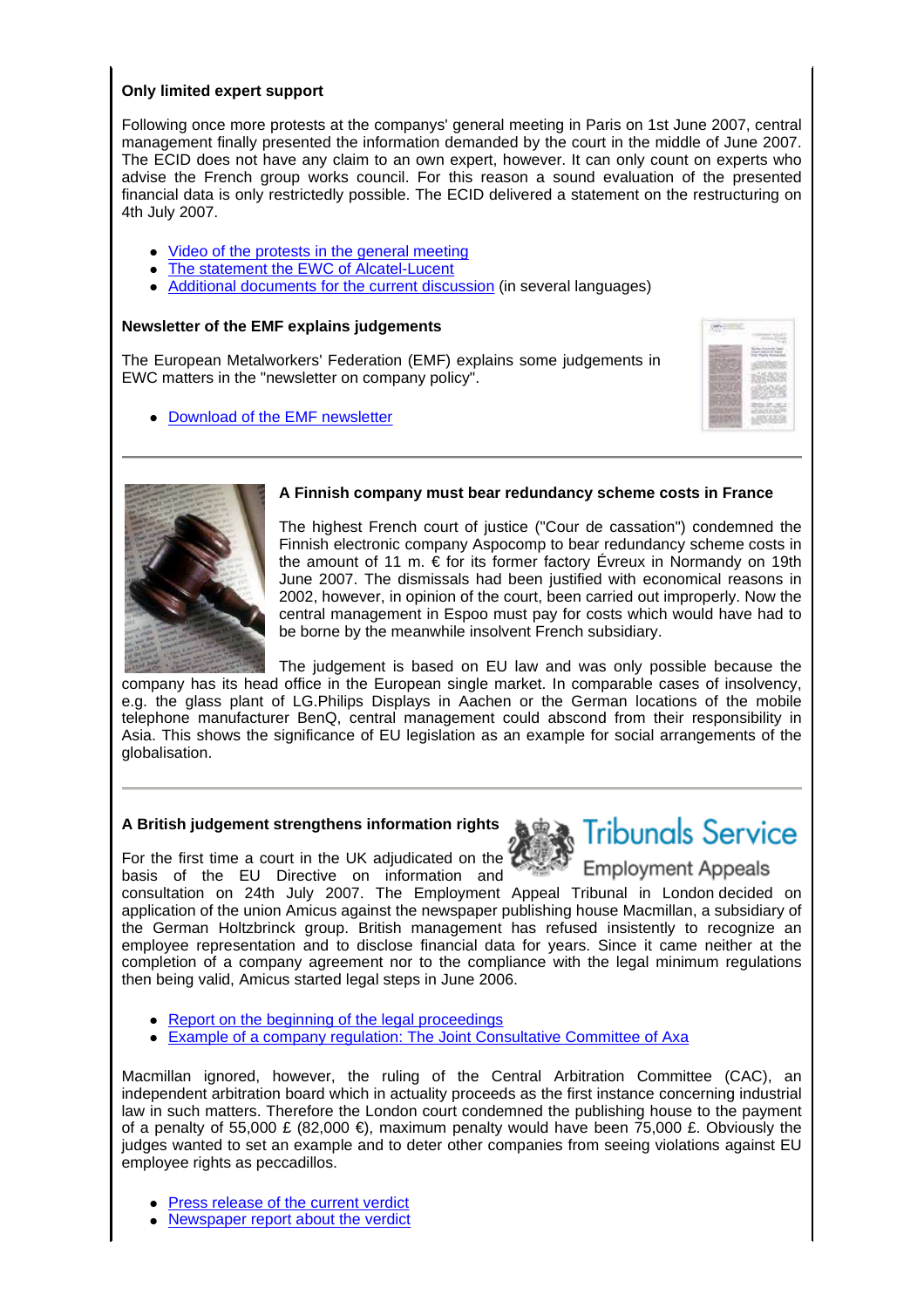- Background: Influence of EU right to the British labour law
- Presentations for download: Employee representation in the UK (in German)
- **4. Recently formed EWCs**



#### **TV chain of Berlusconi founds EWC**

On 14th December 2006, an EWC agreement was signed according to Italian law for the Italian media group of Mediaset in which the financial holding Fininvest of the former prime minister Berlusconi is involved substantially. Six members from Italy and two from Spain which meet once a year belong to the EWC. One delegate each per country coordinates the cooperation between meetings, they form a kind of

"mini-committee". Germany is not affected by this agreement because the take-over of the TV station chain ProSiebenSat.1 Media by Mediaset had failed in November 2006. In May 2007 Mediaset bought a share in the Dutch TV producer Endemol ("Big Brother"), what could possibly lead to an expansion of the scope of the EWC agreement. Endemol is represented in five European countries, among them in Germany.

#### **Negotiations completed successfully in the Bauer publishing house**

On the same day as in the case of Mediaset an EWC agreement was signed for the Bauer publishing group in Hamburg, too. The negotiations had been extended over more than two years and were characterized by a heavy blockade attitude of the employer. So e.g. the chairwoman of the special negotiation body (SNB) received an official warning for participating in a seminar on EWC formation. The agreement became effective on 1st February 2007 and provides for an eightheaded EWC with a three-headed presidium. Besides Germany (three delegates) France, Spain, UK, Poland and Czechia are represented with one delegate each. The constituting meeting is planned for December 2007. The following documents are available only in German:

- Report on the course of negotiations
- Full text of the EWC agreement

#### **After the sale: Turbine manufacturer founds EWC**



On pressure of the European Commission the French engineering company Alstom had to hive off some business divisions. So was the production of power station turbines with 3,000 employees in Germany, France and Britain (formerly Alstom Power Conversion, now Converteam) sold to a British financial investor. Since 24th January 2007, there has been an EWC agreement according to French law which provides two annual meetings for the nine EWC members in the company based in Massy near Paris. These choose a steering committee of three, which can initiate working groups within the EWC, comparable to the regulations for the German utilities company Stadtwerke Leipzig and to the Italian bank UniCredit (see report in EWC News 1/2007).

A training took place at Paris airport for the members and substitute members on 22nd and 23rd May 2007 some weeks before the constituting meeting. On suggestion of the French trade union CFDT and the European Metalworkers' Federation (EMF) Dr Werner Altmeyer and Dr Heiner Köhnen of the training and consultancy network "euro-workscouncil.net" equiped the delegates with an intercultural and communicative base for the work in the future EWC.

• The training programme

• Full text of the EWC agreement (in German)



#### **Pragmatic text in specialty chemicals**

An agreement on the formation of an European works council for the 1,900 employees of the U.S. company Cytec in Europe was signed on 19th June 2007 in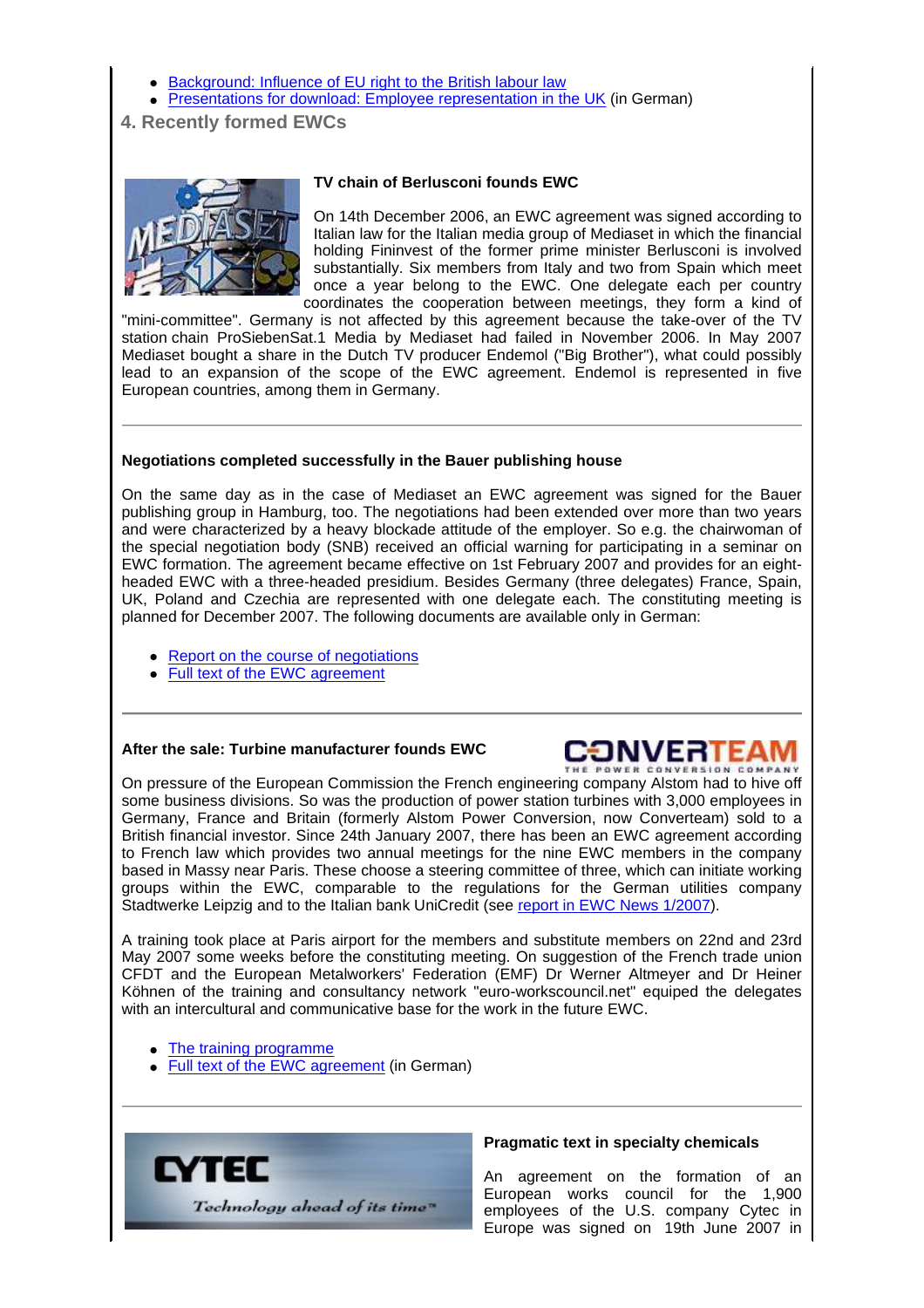Graz (Austria). The wording is – characteristic for many Anglo-Saxon texts – pragmatic, the management showed itself quite accommodating at some points. So two meetings per year take place, in exceptional circumstances an additional special session is called on application within two weeks. Not only the twelve EWC members but also further workers' representatives from locations concerned take part in it.

Three delegates are sent from Belgium and Austria, two from Germany and one mandate each goes to Spain, Italy, Netherlands and Norway. France shall join at the end of 2007, the staff is increased there at the moment. Between meetings the business is run by a three-headed steering committee whose members come from different countries. Furthermore the agreement provides for training, expert support and a method to solve disagreements outside the court. It is subject to Belgian law.

• Full text of the EWC agreement

# **IT service providers have difficulties with European works councils**

Speed is regarded as an entrepreneurial necessity especially in the software industry. However if the management negotiates about the involvement of its employees in cross-border restructurings, the processes turn out extremely tough. Just before the end of the legal negotiation deadline of three years an EWC agreement was signed for the French IT service provider **Atos Origin** in Brussels on 28th June 2007. Two annual meetings as well as expert support are scheduled. Based on the French model the EWC is a mixed body to which employers' and workers' representatives belong.

• Full text of the EWC agreement (in French)

The three-year period however was not enough to reach an EWC agreement in the U.S. software enterprise **Oracle**. The negotiations failed between central management and the special negotiation body (SNB) in May 2007. Thus Oracle is besides the engineering group Körber in Hamburg one of the few cases where an EWC is founded by virtue of law.

#### **An Italian cement group renews EWC agreement**

On 4th July 2007 a revised EWC agreement was signed in Rome for one of the ten largest Italian industrial companies. Italcementi is the fifth biggest cement



manufacturer of the world with market leadership in the Mediterranean region and disposes of an EWC since 1995.

The 26 EWC members meet once a year, when required a second plenary session can take place. Eleven mandates are allotted to Italy, eight to France, two each to Belgium, Spain and Bulgaria and one to Greece. Aditionally one representative each of the three Italian trade union confederations CGIL, CISL and UIL and the European Federation of Building and Woodworkers (EFBWW) takes part in the meetings. The EWC is chaired by an office composed of four members (Belgium, Italy, France, Spain), which meet twice every year. The chairmanship lies with an Italian trade unionist who is nominated jointly by the three confederations from Italy. When required an expert can be consulted, this one however only takes part in the preliminary meetings of the employees' side but not in the meetings with central management.

 **5. Company agreements on social standards**



#### **Even three agreements in a French utility group**

Since August 2006 there have been intensive negotiations at Suez between central management and the EWC on the international human resources policy. Although the parties have not reached an agreement in all points yet, three international framework agreements were signed on 3rd July 2007: about a financial participation, about an anticipatory personnel development planning and for the promotion of equal treatment and diversity. For the first time all group employees worldwide will get a financial participation.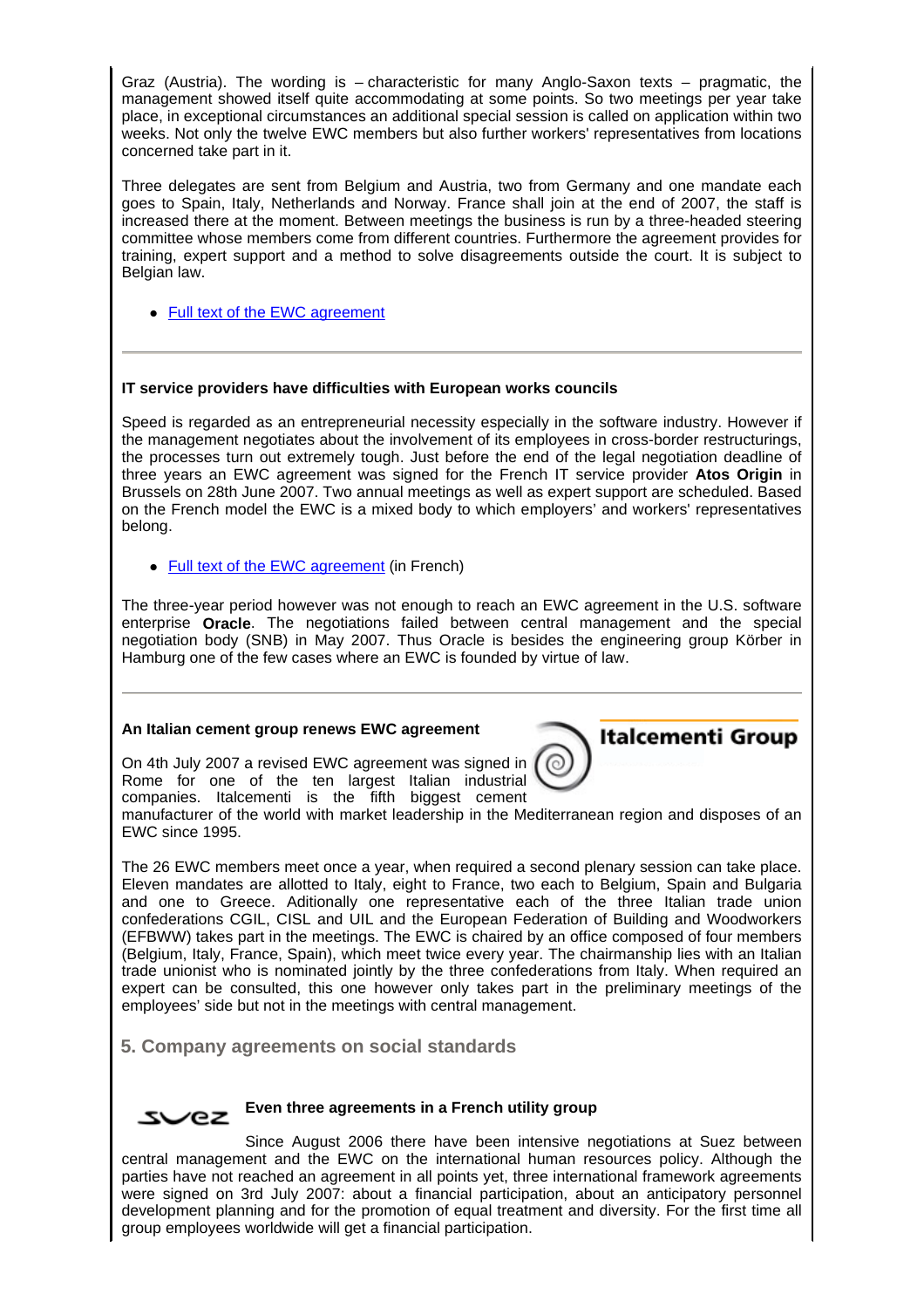#### **European agreement on anticipation of change**



On 12th July 2007 the French group Schneider Electric signed an agreement on anticipatory and socially compatible design of strategic company policy

with the European Metalworkers' Federation (EMF). The initiative was taken by the employer in December 2006. The agreement is valid in the same countries as the EWC agreement and contains rules for competence development of the employees, for the early involvement of the European works council prior to cross-border restructurings and for the procedure in case of job cuts.

- Press release for the signing of the agreement
- Full text of the agreement



Within the last months a number of framework agreements were signed again on the application of social principles and core labour standards in worldwide active companies. The contracting parties on employees' side are as a rule international federations of trade unions, in some cases also the EWC.

Report on a conference in the metal sector (in German)

On 13th April 2007 a worldwide framework agreement was signed for the Dutch group **Brunel** which has particularly specialized in project management and staff recruitment for the oil and gas industry. Compliance with fundamental social standards, a claim to company based further training and timely consultation of employee representations in case of restructuring is assured to the 5,300 employees.

- Further information about the agreement
- Full text of the agreement

On 4th May 2007 on the edge of the EWC meeting in Barcelona, a global framework agreement was signed on compliance with international labour standards for the 35,000 employees of the Canadian printing group **Quebecor**. It was only in November 2006 it had almost come to a legal dispute since the EWC was ignored in advance of several transnational restructurings.

• Full text of the agreement

The German **WAZ** group is taking on a pioneer role. Within the last few years it has purchased numerous companies in Eastern Europe and on the Balkans. The framework agreement signed on 4th July 2007 in Essen is worldwide the first one in the media sector. In this agreement the company commits itself to respect fundamental social rights at work and to establish a forum where once a year representatives of all countries meet. The agreement was presented in Brussels together with EU Commisioner Viviane Reding on 9th July 2007.

- Press release of the company on the signing
- Press release of the International Federation of Journalists
- Full text of the agreement

#### **Rheinmetall boycotts monitoring**

The German car supplier and armour group Rheinmetall had concluded an international framework agreement in 2003 and obliges itself to observe worldwide core labour standards and to provide for equal opportunities and health protection. The International Metalworkers' Federation (IMF) organized a meeting of European and South American workers' representatives in Neckarsulm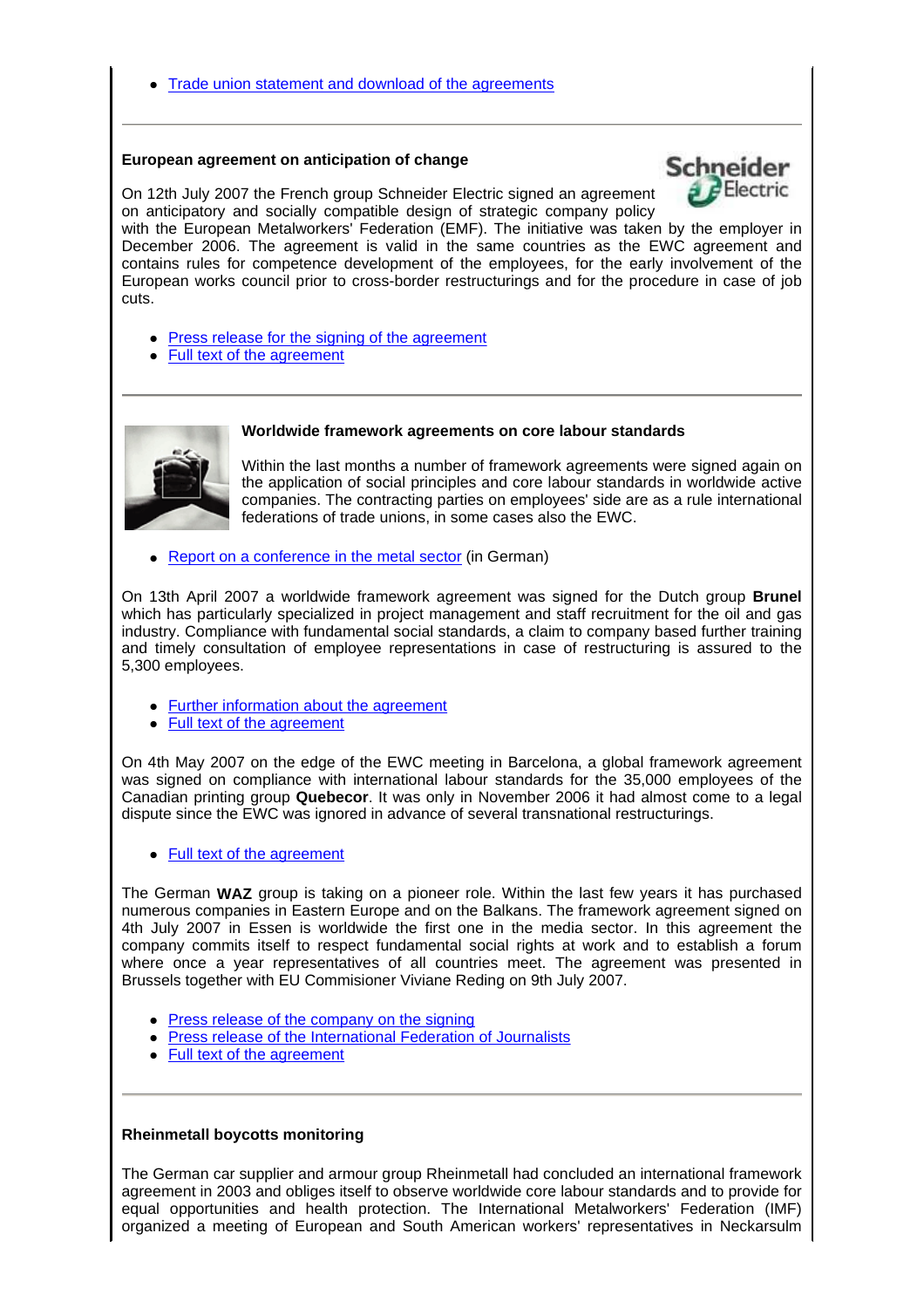(Germany) on 12th and 13th June 2007 to discuss the compliance with the agreement. However, this meeting was not supported by the employer, which was described by the president of IG Metall trade union Jürgen Peters as a violation of democratic rules of the game and even as a breach of the agreement. It was only after the press had reported that central management offered a delegation of the European works council to visit Brazilian factories. The EWC chairman Peter Winter wants to accept the offer, but doesn't consider it a substitute for worldwide monitoring meetings.

- Report of the meeting in Neckarsulm
- Full text of the framework agreement

 **6. Negotiated participation in the SE**

#### mensch**5t** maschne **Software company without employee participation** CAD as CAD can

On 7th December 2006 the Mensch und Maschine Software AG with seat in Weßling near Munich was transformed into a European company. The 300 employees in Germany, Austria, Switzerland, France, Italy, UK, Belgium, Sweden and Poland know neither works councils nor an employee participation in the supervisory board. The situation reminds a little of the substantially larger rival company SAP before the formation of a works council was forced.

In the course of the SE transformation the statutory consultation of the workforce took place, which however did not show interest in a participation. The separation into executive board and supervisory board was lifted in the new legal structure of the company. There is now only one management board modeled on British example. The company founder has already announced that he would transfer the seat of the corporation abroad, if he should be forced to introduce codetermination in Germany. This also reminds of statements of the SAP management before the formation of the works council.

- Interview with the company founder (in German)
- Background: Management control in British boards (in German)

# **Reinsurer as a SE pioneer in France**

On 14th May 2007, three special negotiation bodies at Scor have come to an agreement to form one joint SE works council for the three European companies. This is not only the first case of a SE agreement in France but also a completely new legal construction. There are two companies below Scor holding: one for life insurances and one for other insurance business. A joint SE works council ("Comité Commun des Sociétés Européennes") consisting of 19 members which quarterly meets is to look after employee participation. The employees' side can in addition send two representatives to the administrative board of the holding.

**Press release of the company** 



#### **Fresenius concludes an exemplary participation agreement**

Shortly before expiry of the statutorily six months period, negotiations about a participation agreement were completed in the medical group Fresenius on 13th July 2007 (see report in EWC News 1/2007 on the beginning of the negotiations). Four workers' directors from

Germany and one each from Austria and Italy will belong to the twelve-headed, equally composed supervisory board (the trade unions had voiced in favor of 20 members). Among these are four works council members and two full-time trade union officers (one from the German service sector union ver.di and one from the chemical sector union of the Italian confederation CISL).

The SE works council consists of 29 members among them seven from Germany and one each for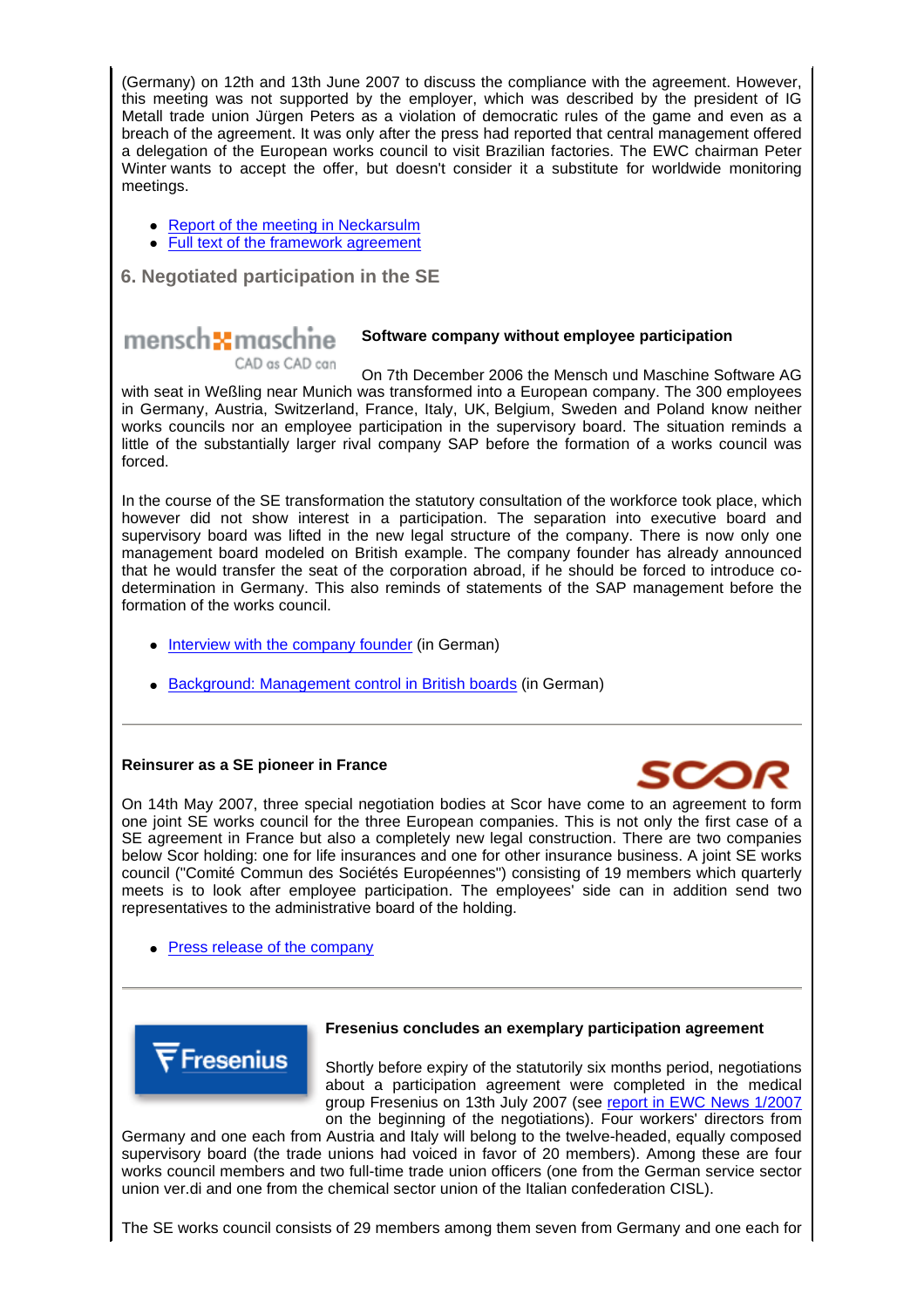the 22 other countries. The council elects a chairman, two deputies and another four members who form the select committee. The SE works council meets only once a year and special meetings are only possible with restrictions, but the select committee has the right to three meetings per annum, one thereof can serve to visit a foreign plant, and is informed in extraordinary circumstances on time. Workers' representatives from countries or locations concerned by concrete measures then can be invited to such meetings in addition.

The new SE works council has the power of initiative in a range of topics: equal opportunities, health and safety at work, data protection as well as training and further education policy. The employer bears seminar costs, pays up to two experts and permits the participation of two representatives of European trade union federations. Possible disputes can be solved fast in an arbitration board.

- Press release of the German trade unions ver.di and IG BCE (in German)
- Full text of the participation agreement

# **Formation of Porsche Automobil Holding SE**

The supervisory board of a new Porsche Automobil Holding SE convened for the constituent meeting in Stuttgart on 24th and 25th July 2007. Prior to this a participation agreement had been negotiated between central management and the special negotiation body (SNB). The SNB met for the first time on 10th May 2007, 17 members



belonged to it from Germany, France, Spain, UK, Ireland, Italy, Austria and Czechia as well as trade union officers of IG Metall. In the new agreement the competences and the electoral procedure for the future SE works council and the representation of employees in the SE supervisory board are set.

Since in a German public limited company the number of mandates would rise with an increasing number of employees and thus more and more workers' directors would move to the governance body, this remains unchanged with twelve members in the SE supervisory board. This question plays a central role in many SE foundations of German enterprises while the parity representation in the supervisory board is accepted. The German group works council chairman Uwe Hück became deputy chairman of the SE supervisory board. The up to now existing Porsche AG (as a 100% daughter) and the 31% share in Volkswagen are run under the roof of the new holding. However, workers' directors of Volkswagen only get a claim on seats in the new supervisory board, if Porsche increases the VW participation to more than 50%. As a third column a new lorry group could be integrated later after the planned MAN and Scania merger.

- Press release for the SE agreement
- Press release for the constituent supervisory board meeting



**SE negotiations at BASF started**

After the decision of the general meeting on 26th April 2007 to change BASF into a SE the special negotiation body (SNB) constituted itself in Heidelberg on 12th June 2007. It will conclude a SE participation agreement with central management not later than November 2007. The 29 workers' representatives from 23 countries elected Robert Oswald, the chairman of the German group works council, as chairman of the SNB and engaged a negotiation delegation of twelve representatives from Belgium, Germany, France, UK, Italy, Poland, and Spain as well as a representative of the executive staff to do the detail work.

- Documentation of the transformation process
- **Interview with the SNB chairman**
- Presentation: BASF from an AG to a SE
- Report in the magazine Mitbestimmung about the example of BASF (in German)
- Background: Scope of negotiations when founding a SE (in German)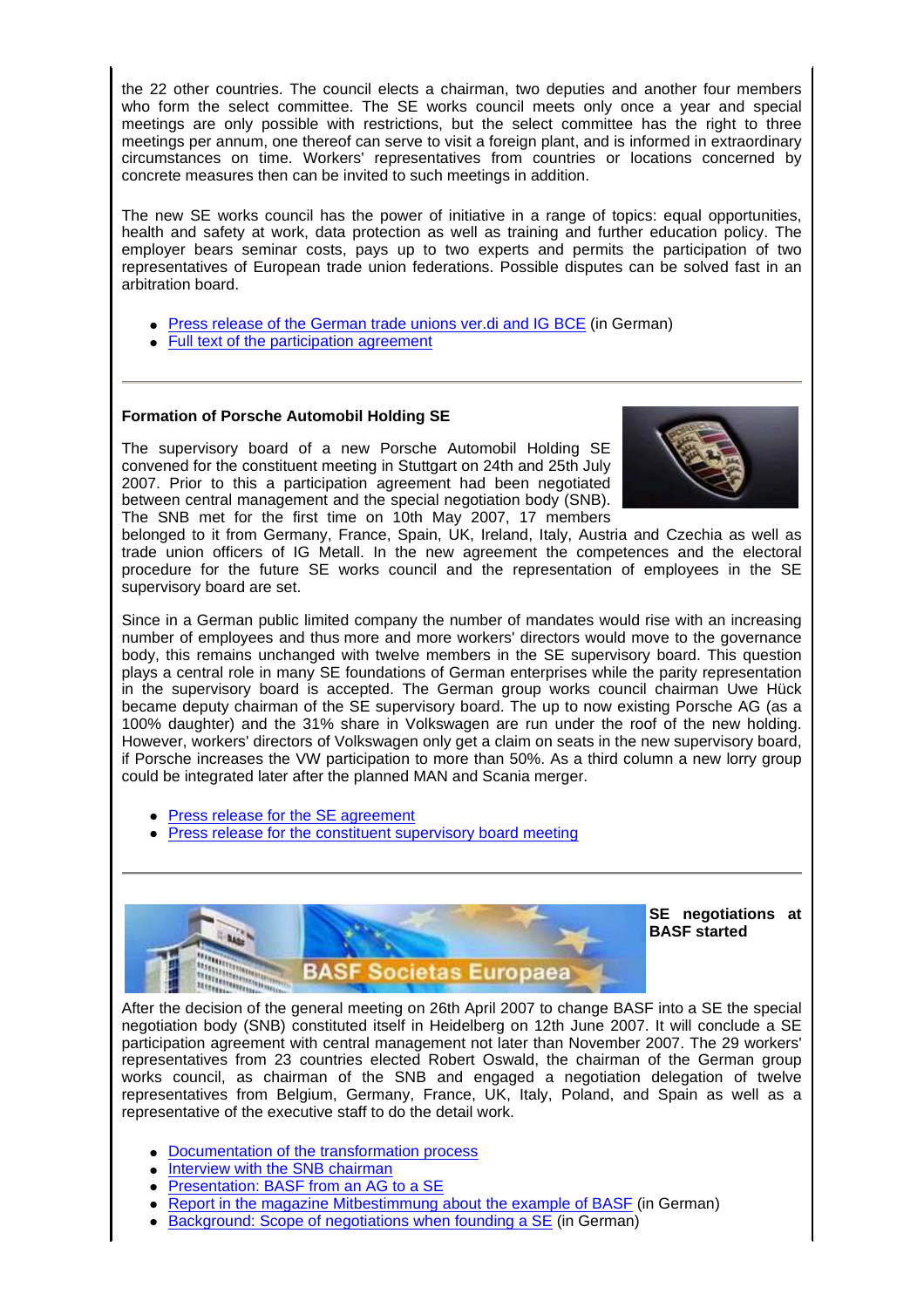# **Accompanying research for the formation of Allianz SE**

Since October 2006 the insurance group Allianz operates in the legal form of an European company. The participation agreement of Allianz was the first Europe-wide in such a large company and could become an example for many others. For this reason the European federation of service sector trade unions (UNI) had engaged the IMU-Institut in Munich to carry out a scientific study on the process of the negotiations. Works councils and union representatives in several countries were questioned. The results were presented at a workshop in Brussels on 8th and 9th May 2007.

- Documentation of interview results and the final report (in German)
- **7. Case studies: Aluminium and household appliances industry**

# **Gigantic merger wave at raw material companies**



The high metal prices, a result of the increasing demand from China and the accelerating world economic situation, fuel the take-over wave in the primary industry. Through the buying up of competitors, market shares can be increased faster and cheaper than by building new factories. How do works councils behave in such situations? Do they remain passive spectators or do they interfere on the event?

Alcoa and Alcan were world market leaders in the aluminium industry for years but since the merger of two Russian groups recently they are not any longer. Therefore the U.S. company Alcoa tried in spring 2007 to take over the Canadian competitor Alcan hostilely and to reconquer the world's top position. When these take over plans were disclosed the EWC of Alcan voiced against the merger at its meeting in Paris on 29th and 30th May 2007. Such mega-mergers would not only be a danger for the staff of the taken company but also for those of the buyer. The EWC fears that the European aluminium industry will lose more and more competence centres and research sites by doing so.

On 1st June 2007, workers' representatives of Alcan and Alcoa met in Brussels on invitation of the European Metalworkers' Federation (EMF) to discuss the effects of such a merger on the jobs: the German EWC chairman of Alcoa, the French EWC secretary (spokesman of the employees' side) of Alcan as well as two trade union officers, which assist the European works councils on behalf of the EMF. After the first conversation in the small circle further EWC members of both groups from seven countries came together in Brussels on 21st June 2007 and agreed on a common procedure. They demanded the strict compliance with their participation rights, the involvement in the process of EU merger control and the immediate convening of a common special meeting with central management of both groups.

- Report of the first meeting in the small circle
- The common list of demands Alcoa Alcan of 21st June 2007

# **"White knight" prevents a hostile take-over**

A special EWC session actually took place in Zurich on 25th July 2007, but only for the EWC of Alcan. The CEO had arrived from Canada personally to inform the workers' representatives in Europe about the merger with Rio Tinto. The British Australian raw material group based in London had stood in on 12th July 2007 as a "white knight" to prevent the hostile take-over by Alcoa. The deal will have the same dimension as the take-over of Arcelor by Mittal Steel in June 2006.

The central management of Rio Tinto will explain to the EWC of Alcan its plans more exactly in the middle of September 2007. The sale of the packaging division of Alcan, which amounts to 23 per cent of the group's turnover is particularly scheduled. The EWC demanded a financial expert report to be able to assess the effects on the jobs more exactly. For French shaped European works councils such extensive advisory services are at the agenda - differently from British or German companies. Great anxiety triggered the merger in Switzerland (texts available only in German):

- Media release of the trade union UNIA
- Statement of the trade union Syna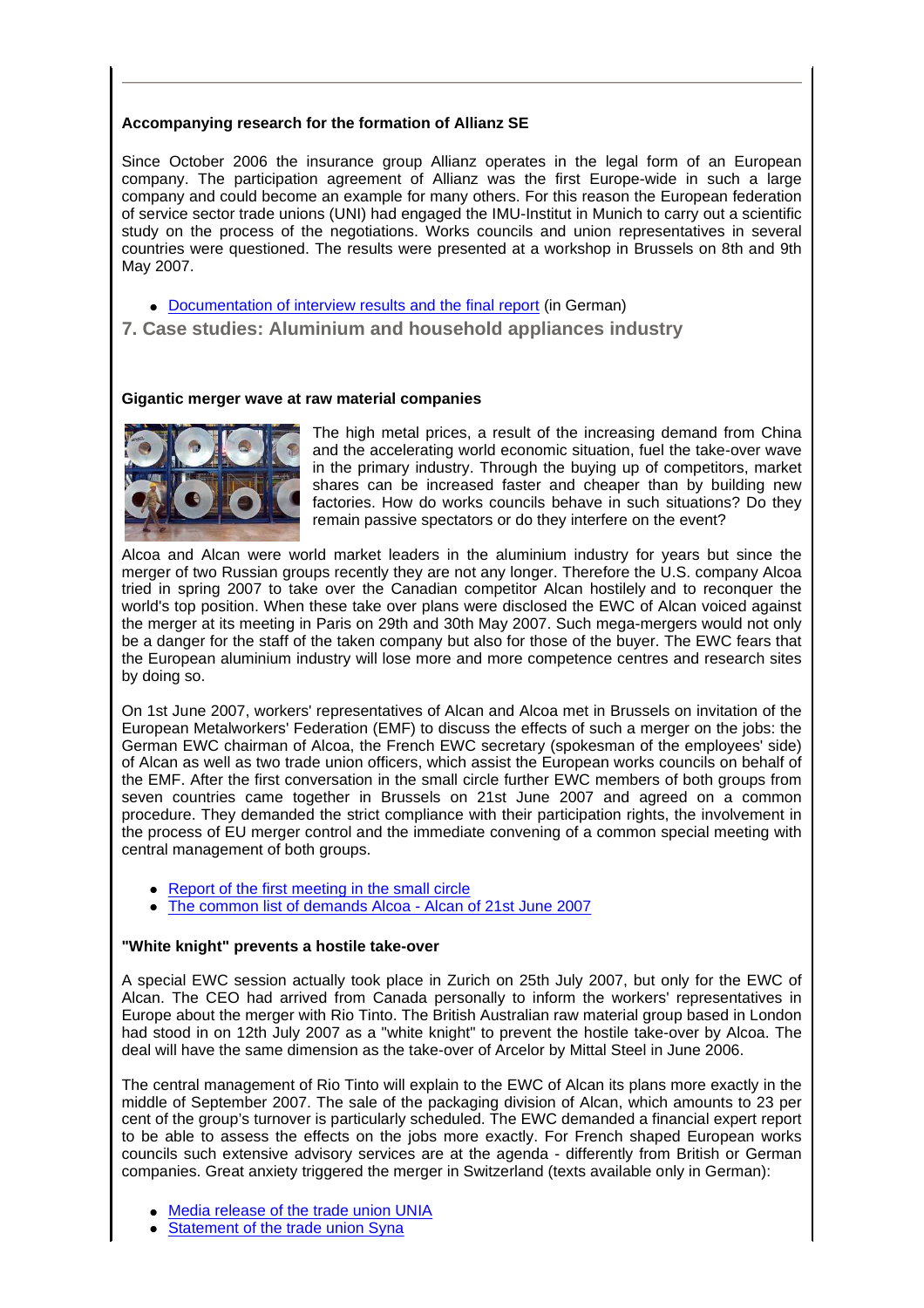**Alcan** emerged from numerous take-overs, particularly the Swiss Alusuisse-Lonza and the French Pechiney group, and additionally disposes of important production sites in Germany and the UK. Already since 1996 there were European works councils in these companies. After completion of the mergers a new EWC agreement was signed according to French law in March 2006.

**Rio Tinto** does not have any EWC yet since large parts of the sites are located outside Europe. In Australia the company is confronted with heavy criticism of trade unions and environmental groups because of violations of employee rights and safety regulations. It remains to be seen how this anti trade union attitude will become apparent in the European locations of Alcan. The EWC of Alcan will probably represent the European employees of Rio Tinto in future.

Critical background reports on Rio Tinto

# **The hunter could now become the chased himself**

The take-over of Alcan by Rio Tinto - Deutsche Bank served as an adviser in the background - will fundamentally change the company landscape of the raw material industry. In stock exchange circles is speculated, the inferior bidder Alcoa could himself become a target of a hostile take-over, possibly by ArcelorMittal (see report further above). **Alcoa** has an EWC according to Dutch law since 2001 and is strongly represented in Spain, Italy and Hungary.

# **Restructurings in the household appliances industry**

From 27th to 29th June 2007 representative of trade unions, enterprises and science from the new and old EU countries met in Arezzo (Italy) to discuss alternatives to current restructuring in the household appliances industry. A survey done by the Istituto per il Lavoro (IpL) in Bologna shows the dramatic extent of the shift to low wage countries and the loss of jobs. The shutdown of the AEG plant at



Nuremberg had caused special attention in Germany. Measured in terms of employee numbers this industry still takes the second place in Italy, Spain and some Central European countries after the car industry.

Originally the "white goods" were mainly produced in Germany, Sweden and Italy. But already in the middle of the eighties a shift took place to Southern Europe. While small equipment like iron, coffee machines or vacuum cleaner is almost only produced today in Southeast Asia, the production of the large equipment (washing machines and dishwashers, dryers, ovens) drifted towards Middle and Eastern Europe including Russia and Turkey where the market steadily grows and the wages are still low. How shall trade unions and European works councils behave at such restructurings?

At the conference different approaches were discussed using case studies and the challenges also assessed for the new EU countries. Already some product lines shall be shifted from Eastern Europe to China. Which role did the European works councils of **Electrolux**, **Whirlpool**, **BSH** and **Indesit** play in the retrograde production shifts? In all these cases a considerable lack of a crossborder coordination was noticed. How employee representatives behaved locally? About this also two case studies existed: the enterprises Arctic from Romania and De' Longhi from Italy. At the end of the meeting Prof Bierbaum of INFO-Institut in Saarbrücken (Germany) introduced a suggestion for better coordination of EWC work in this industry. All meeting presentations and documents are available in the Internet on a special website.

- Website of the project
- Documentation on the household appliances industry in 10 EU countries

#### **Further industry-specific reports in earlier editions of EWC News (most in German):**

- Motor industry (July 2006)
- Chemical industry (October 2006)
- Service sector (April 2007, in English)
- Electronics industry (September 2005)
- Metal industry (December 2006)
- Transport sector (December 2006)
- EWC activities at ver.di (December 2004)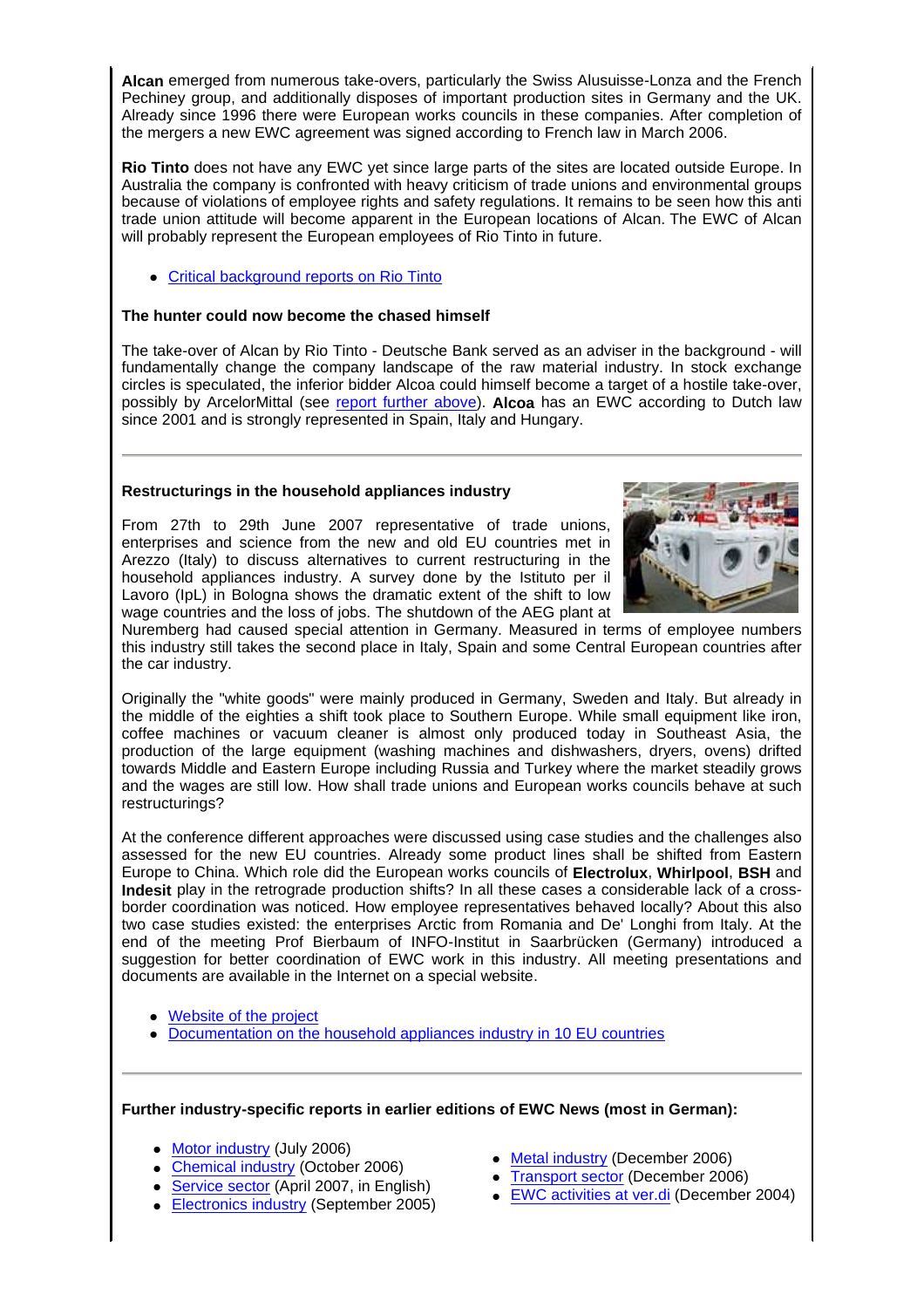# **8. Turkey: a topic for the EWC?**



On 3rd October 2005 the accession negotiations started between Turkey and the EU. Already since 1963 the country is associated with the European economic community, the precursor of the EU, and joined in 1996 as the only not EU country the customs union. Since 2002 Turkey experiences a small economic miracle with growth rates of six per cent annual and record influxes of foreign investments. Till now, 1,500 German enterprises have established themselves, of this a third from the metal industry. The most

important export industry is the textile and clothing industry, followed by motorcar suppliers and home appliances. A third of all TV sets sold in the EU are from Turkey. With 73 m. inhabitants it would be the second largest member state after Germany, its most important trading partner, when joining the EU.

From the 20 m. employees only about 14% are members of a trade union (what corresponds to the standard of Spain), the majority in the confederation Türk-İş. The legislator has set the trade unions high hurdles: they can conduct collective bargaining only if they represent more than 50% of the employees of a company whereas every single membership must be verified notarially. The majority of the employees in Turkey therefore is not covered by collective agreements. The working week is generally 45 hours. There are no works councils, however, the set-up of a site union representation is possible by recognition agreement like in the UK. Turkey ratified the social charter of the Council of Europe in September 2006, what is regarded as an important signal in the context of EU accession negotiations.

According to calculations of the European Trade Union Institute any eighth company falling under the scope of the EWC Directive had a branch office in Turkey in 2006 (in total 270 companies). If Turkey would already be member of the EU today, Turkish delegates could move in into 152 already existing European works councils. At present, five delegates and three observers from Turkey are involved on a voluntary basis in some few councils.

- Leaflet of IG Metall and ver.di for the EU accession of Turkey (in German)
- Position of GPA trade union on the EU accession of Turkey (in German)
- Dossier with backgroud information on the EU accession of Turkey
- Latest development of the accession negotiations and time strip

On 24th and 25th April 2007 the European Metalworkers' Federation (EMF) carried out a meeting in Istanbul "Social Dialog and Corporate Social Responsibility in South-East Europe" which was thought also in response to numerous cases of hindrance of trade union activities in Turkey. According to the EMF Turkish labour law does not comply yet with internatinally valid rules, which apply everywhere in the EU. 600 participants of a Labour Day demonstration were arrested in Istanbul few days later on 1st May 2007.

- **EMF** press release for the meeting in Istanbul
- EMF protest against the arrests

# **For further reading (in German):**

The DGB Bildungswerk together with IG Metall published in 2005 a booklet worth reading on the history, the economy and the social system of Turkey as well as on the current problems of the Turkish society with regard joining to the EU.

DGB-Bildungswerk/IG Metall: **Länderprofil: Türkei** Tradition und Wandel Düsseldorf/Frankfurt am Main 2005, 52 pages, € 3,50

Download of the booklet

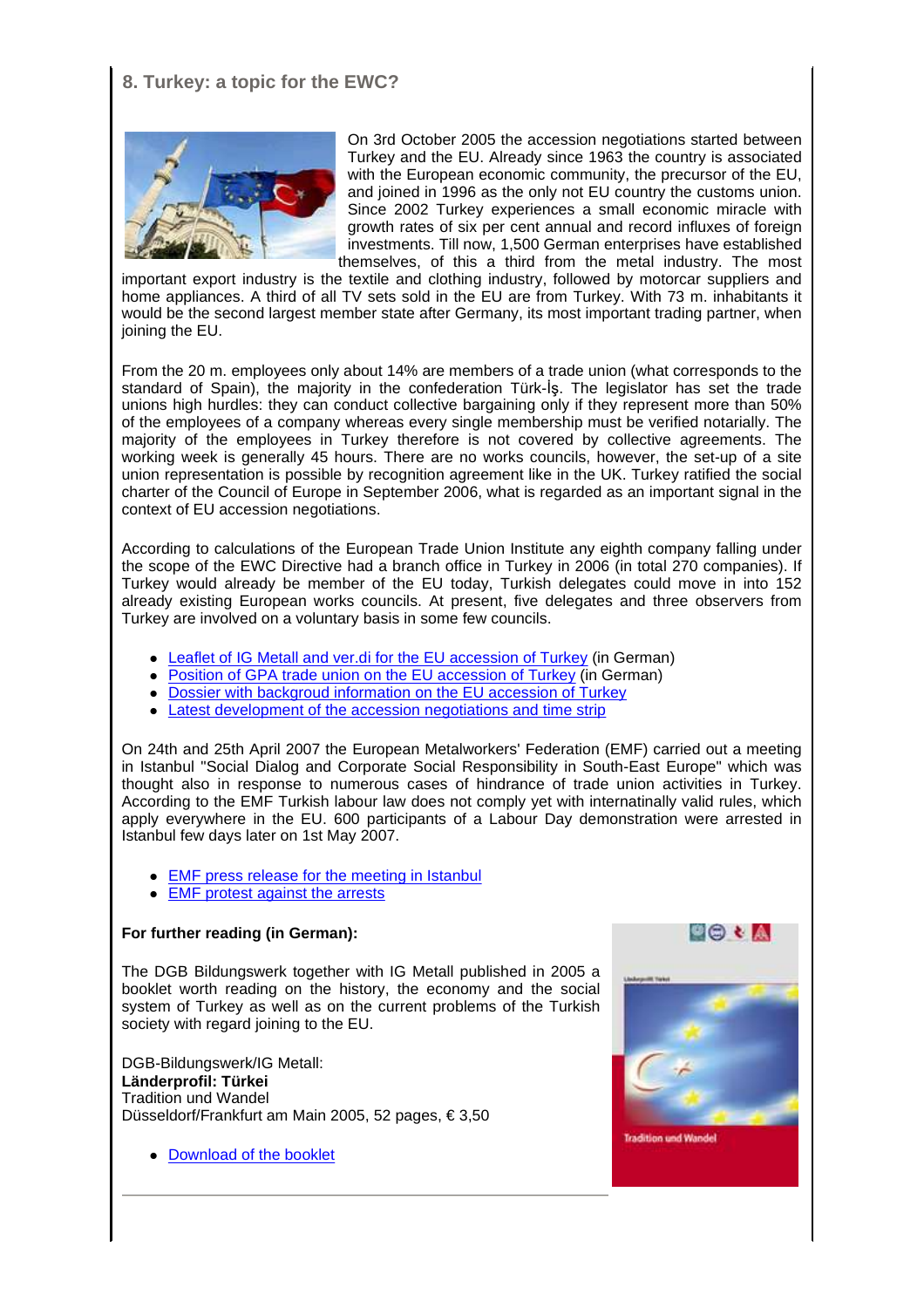# **The euro zone will be enlarged**



Another two countries may introduce the euro as a means of payment on 1st January 2008: Malta and South Cyprus. The EU Council of Ministers decided on it under the presidency of the German Chancellor of the Exchequer Peer Steinbrück on 10th July 2007. The Maltese lira and the Cyprian pound will then be converted at a fixed rate in euro coins and banknotes. The former Yugoslavian republic Slovenia had introduced the euro already at the beginning of 2007 as the first of the EU accession states.

**• Press release of the European Commission** 

In future the euro zone will thus cover 15 of the 27 EU member states with about 320 m. inhabitants. But already in 2009 Slovakia could join, in 2011 the three Baltic states and Bulgaria. In contrast, the economically most important countries in Middle and Eastern Europe (Poland, Hungary and Czechia) will satisfy the criteria for the monetary union at the earliest in 2012, Romania only 2014.

# **Previous focuses on countries in EWC News (mostly in German):**

- Austria (December 2006)
- Czechia (April 2007, in English)
- France (March 2006)
- $\bullet$  Italy (July 2006)
- Poland (June 2005)
- Spain (March 2005)
- Sweden (December 2005)
- Switzerland (December 2004)
- UK (September 2005)

 **9. EWC research**



# **Management and EWC - a contradictory relationship?**

Since January 2006 a research project on European works councils in Austria is running at the Institute for Society and Social Policy at Linz University. EWC members, trade union secretaries and management representatives are interviewed in twelve groups. Similar to the

German study by Prof. Kotthoff the Linz researchers identified several models. They have investigated the role of central management and classified into types. We continue today with the presentation of selected results.

# **Type 2: The EWC as a presentation forum for the group policy**

In type 2 no well-established cooperation could develop between management and EWC for a long time, relations have remained contrary. Central management informs the EWC selective and slightly transparent. The EWC meetings are clearly dominated by presentations of management: abstract charts and highly aggregated business data represent the performance of the company. These sometimes very elaborate presentations are part of the professional routine of top managers, serve to image advertising and are elements of the "marketing strategy of the group".

Provided that restructurings are justified and explained, this should increase the understanding of the delegates and mitigate the risk of costly labour disputes. Comments of EWC members are welcome as long as they do not contradict management's position. Neither a critical dialogue has developed nor compromises on labour issues are possible.

The core problem of the EWC of type 2 is that the focus on shareholder value principle opens no room to the participation of employee representatives. Monetary and quantitative targets form the basis of corporate control, the management decides solely on the basis of owners interests about goals and strategies. European works councils of type 2 are often found in Anglo-Saxon companies, to a lesser extent also in some continental European companies.

The further types are:

• Type 1: The "cooperation culture"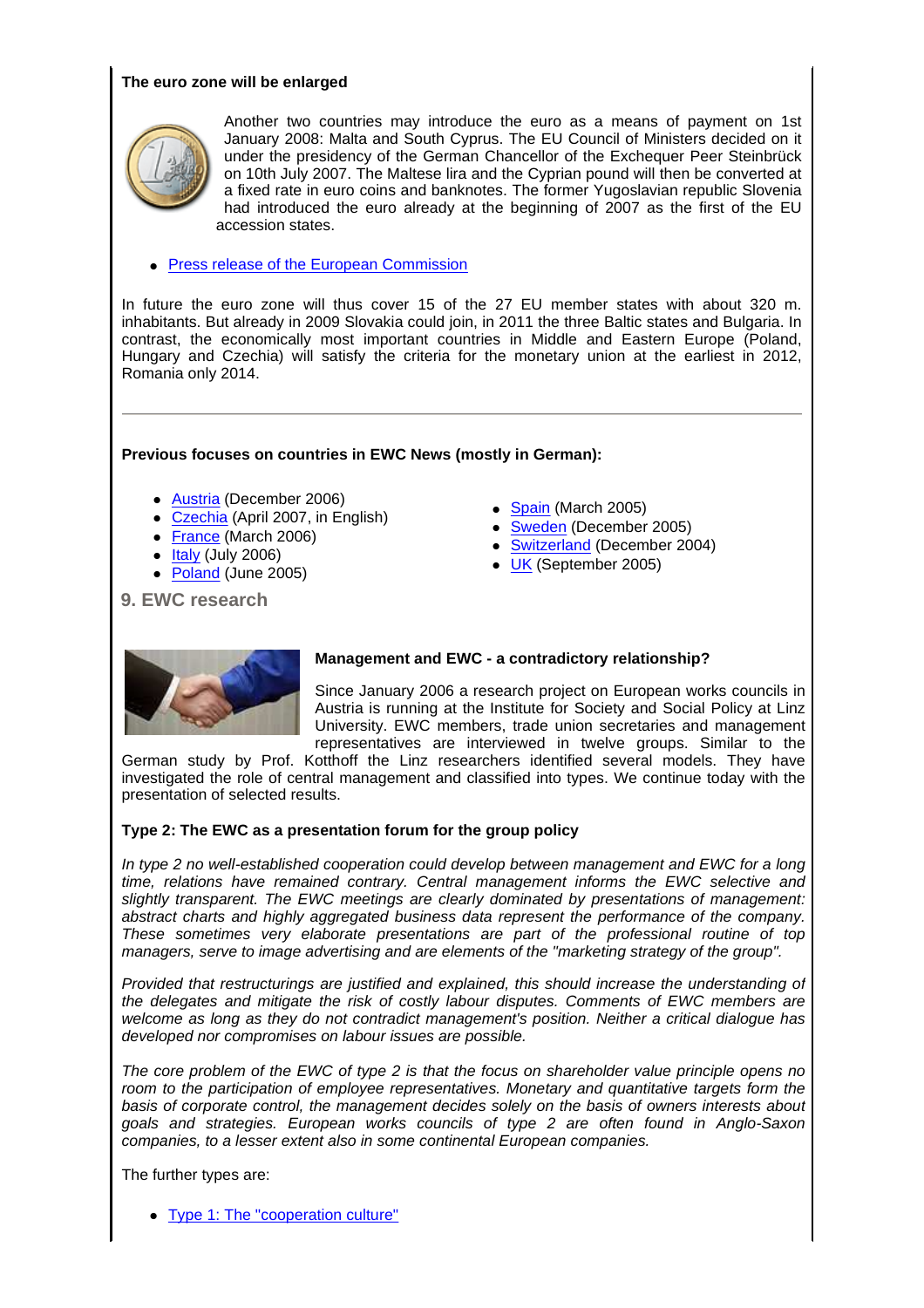Type 3: The marginal EWC in the authoritarian corporate culture (follows soon)

#### **Analysis of the conduct of negotiations in the EWC**

#### Friedrich-Alexander-Universität Erlangen-Nürnberg

"Intercultural competence and robust transnational solidarity rise in times of the globalisation to strategic key resources of trade union representation."

This core statement is from a research outline of the institute for sociology of University of Erlangen Nuremberg which draws one's attention to a delicate "internationalization deficit" of the employees' side compared to the management. Under the title "communication and solidarity in cross culture employee cooperation" surveys have started in several multinational enterprises at the beginning of 2007.

The project assistants Matthias Klemm and Dr Jan Weyand are particularly interested in which concrete conditions an intercultural communication becomes successful in the EWC. Besides expert interviews - one took place under participation of Werner Altmeyer, training and consultancy network "euro-workscouncil.net", in Erlangen on 14th April 2007, - proceedings in interculturally composed works council meetings are recorded and analysed. Previously, the project team "cross cultural solidarity" had already carried out German Czech comparable studies on communication in multinational enterprises. The following texts are available only in German:

- Short description of the current research project
- Booklet on the research project

# **EWC research in the motor industry**



A research project on European works councils in the motor industry started at the Ruhr University of Bochum on 1st March 2007. The team around Prof Dr Ludger Pries would like to develop an EWC typology, to examine structural conditions of its work and to analyse results of negotiations between EWC and management. The empirical study will cover production sites in Germany, France, UK, Spain and Poland of the following groups: DaimlerChrysler, Volkswagen, General Motors, Ford, Renault and PSA Peugeot Citroën.

The description of the project

Presentation of the research design and the procedure

As part of this research project a workshop took place in Bochum with scientists from six countries from 9th to 14th July 2007 to examine different aspects of EWC research. Particularly interesting were the country studies on European works councils which were introduced by speakers from Poland, UK, France and Spain. In his contribution Dr Werner Altmeyer from the training and consultancy network "euro-workscouncil.net" followed the question whether European works councils would need codetermination rights or preferably negotiation rights.

- The programme of the workshop
- The presentations for download

**10. Interesting web pages**

**Employee participation in Europe** 



This new topic page of the European Trade Union Institute provides background information about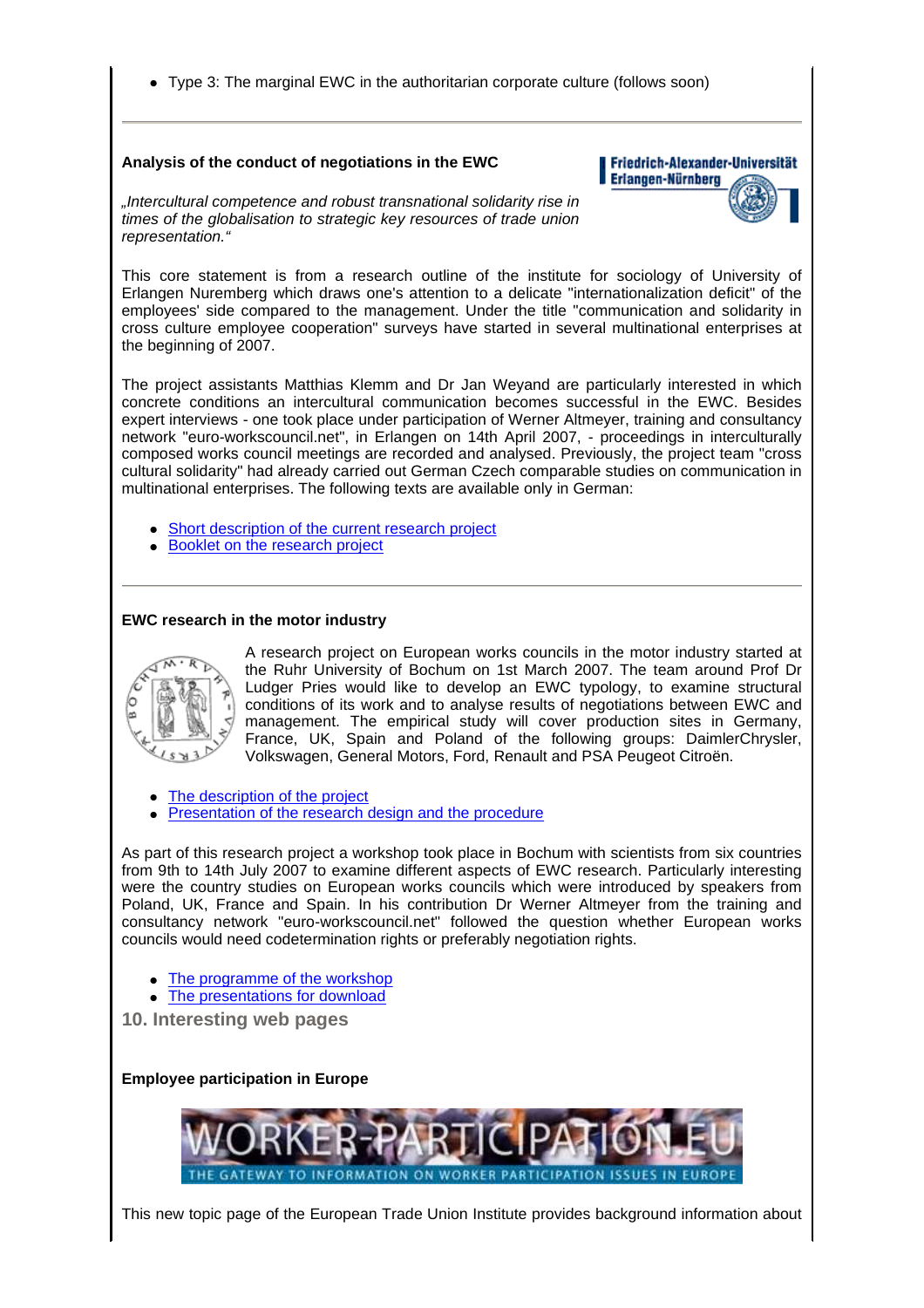numerous aspects of employee participation: European works councils, participation in the European company, information and consultation at a national company level, EU legislation, social dialog at European level and special features of industrial relations in each of the 27 EU member countries. Particular aspects, e.g. collective bargaining systems, health and safety or participation rights, can be compared "at the touch of a button" between the countries.

- Initial page of the new portal
- The country comparison tool

# **British mega-trade union merger**

The United Kingdom has a new trade union since May 1st, 2007: Unite with two million members has resulted from the merger of two multi-sector unions – **Amicus** which is strongly represented in numerous sectors among others in the metal industry (see **Amicus sectors**), and the transport workers' union **T&G** which is already grown beyond this



sector (see T&G sectors). Unite wants to concentrate on the recruitment of younger employees (10% of the complete budget is provided for this) and the international cooperation.



Unite is not only the largest British trade union but also leading in manufacturing, in the transport sector, banks and insurances, in the food and in the printing industry. It has also a strong membership base in the building and construction industry and in some services sectors, e.g. the cleaning and security trade. In the private sector there is only one other individual union with GMB, which is besides Unite numerical of importance. The merger shall be completed until November 2008, after that mergers are planned at an international level: with the steelworkers union of the USA and Canada (USW).

Podcast with videos around the foundation of Unite

New offer: Trade union television ("union TV")

#### **Foreign posting made easy**

Eurocadres, the Council of European professional and managerial staff mobil-o

has published a manual for deployment abroad on the Internet. It is aimed at all employees who work in another member country of the EU or want to return from there. For every EU country information can be retrieved about the residence and contract of employment right, the recognition of professional qualifications and diplomata, the national insurance system, the taxation, trade unions and working conditions up to tips for the search of a flat and looking for work.

- The homepage of Mobilnet
- The web page of Eurocadres

#### **Italian EWC portal**



With financial help of the EU the Italian trade union confederation UIL has put an own site for European works councils (Italian: Comitati aziendali europei - Cae) into the net. Besides EWC information other topics like the EU Directive on information and consultation, the European company and transnational collective bargaining could also be found there.

- Web page of the Cae-portal (in Italian)
- Documents of an EWC conference (in English)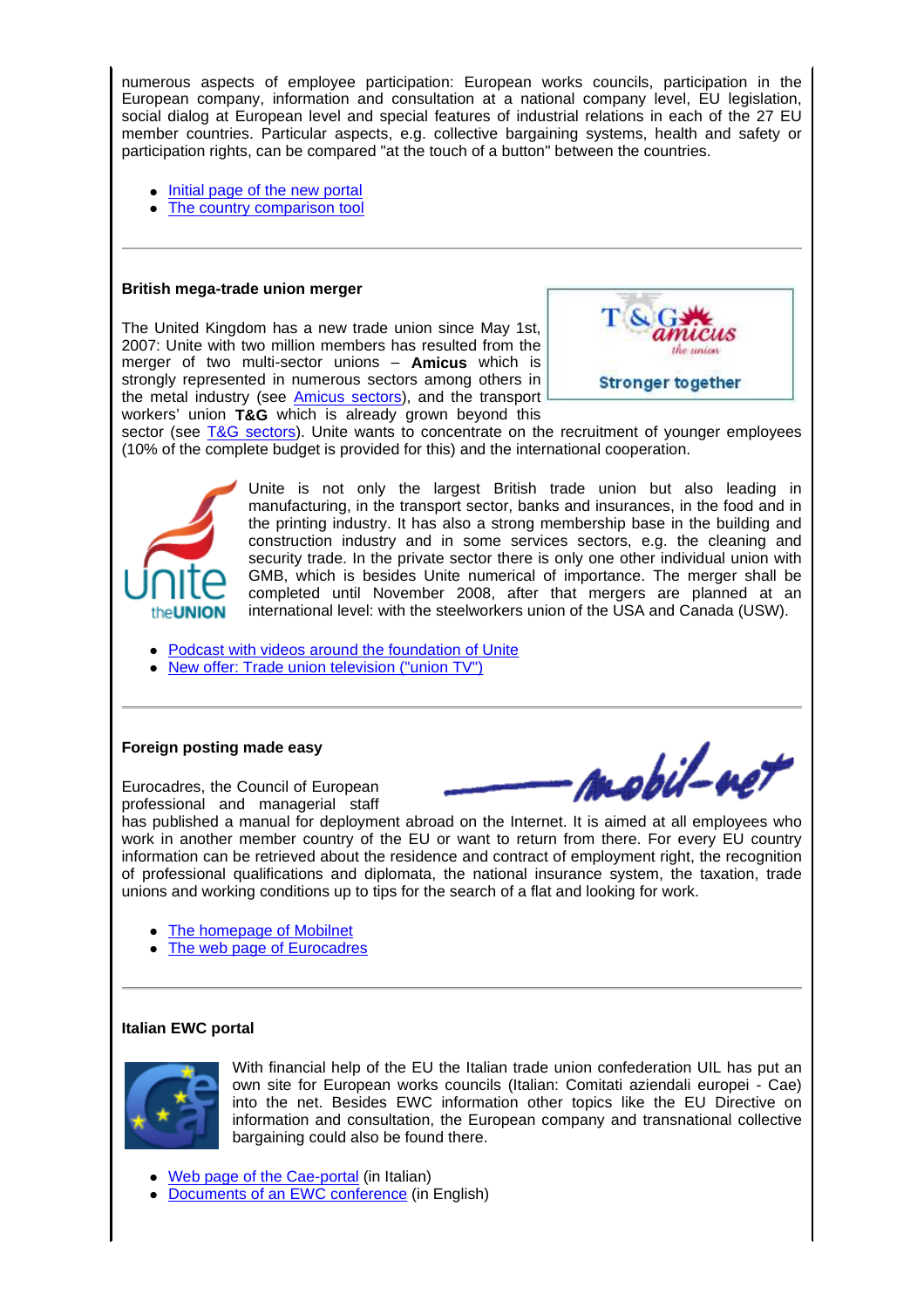We have compiled numerous further interesting links in a link collection.

# **11. New publications**



# **Which identity does a European works council have?**

This English-speaking anthology, which deals with the question about the collective identity of European works councils has been published in May 2007. Authors from several EU countries examine different aspects of the current EWC research. How do employee representatives perform their work as an EWC member with a different cultural background?

Michael Whittall/Herman Knudsen/Fred Huijgen (eds.) **Towards a European Labour Identity** The case of the European Work Council London/New York 2007, 233 pages, ISBN 978-0-415-40396-2, € 79,99  $\rightarrow$  Further information  $\rightarrow$  Online order

# **Basic knowledge concerning EU topics**

This exercise book deals with the political system of the EU (bodies, competences), the economic integration (single market, euro zone, Europeanization of the economic policy) and its social consequences (pay, social systems, taxes, migration, company relocations). A special attention is put on the problems of the Eastern enlargement and the prospects of the European social model. The book is suitable as a reference book as well as for adult education. It emerged in the context of the project "work and prosperity in an enlarged Europe". The training and consultancy network "euro-workscouncil.net" added some texts on European works councils. The book is available only in German.



Alexandra Baum-Ceisig/Klaus Busch/Claudia Nospickel **Die Europäische Union**

Eine Einführung in die politischen, ökonomischen und sozialen Probleme des erweiterten Europa Baden-Baden 2007, 371 pages, ISBN 978-3-8329-2138-5, € 14,90

 $\rightarrow$  Table of contents  $\rightarrow$  Online order



#### **Facilitation of cross-border meetings**

A book for the German French cooperation has been released in May 2007, which provides valuable suggestions including for European works councils. The authors do not only give practical tips how meetings or project teams can be facilitated with French, Luxembourg, Swiss and German participants - but moreover, deliver also scientifically sound instructions to the intercultural understanding. Using many case studies they show dangers, which can lead to misunderstandings, disturbances and possibly even to failure of intercultural projects. The intercultural guide is a kind of "toolbox" and was composed by experts of the intercultural cooperation from the German French Euro-Institut in Kehl. The book is available only in German.

Euro-Institut, Institut für grenzüberschreitende Zusammenarbeit (ed.) **Interkultureller Leitfaden** zur Moderation grenzüberschreitender Sitzungen Baden-Baden 2007, 108 pages, ISBN 978-3-8329-2477-5, € 19,-  $\rightarrow$  Further information  $\rightarrow$  Online order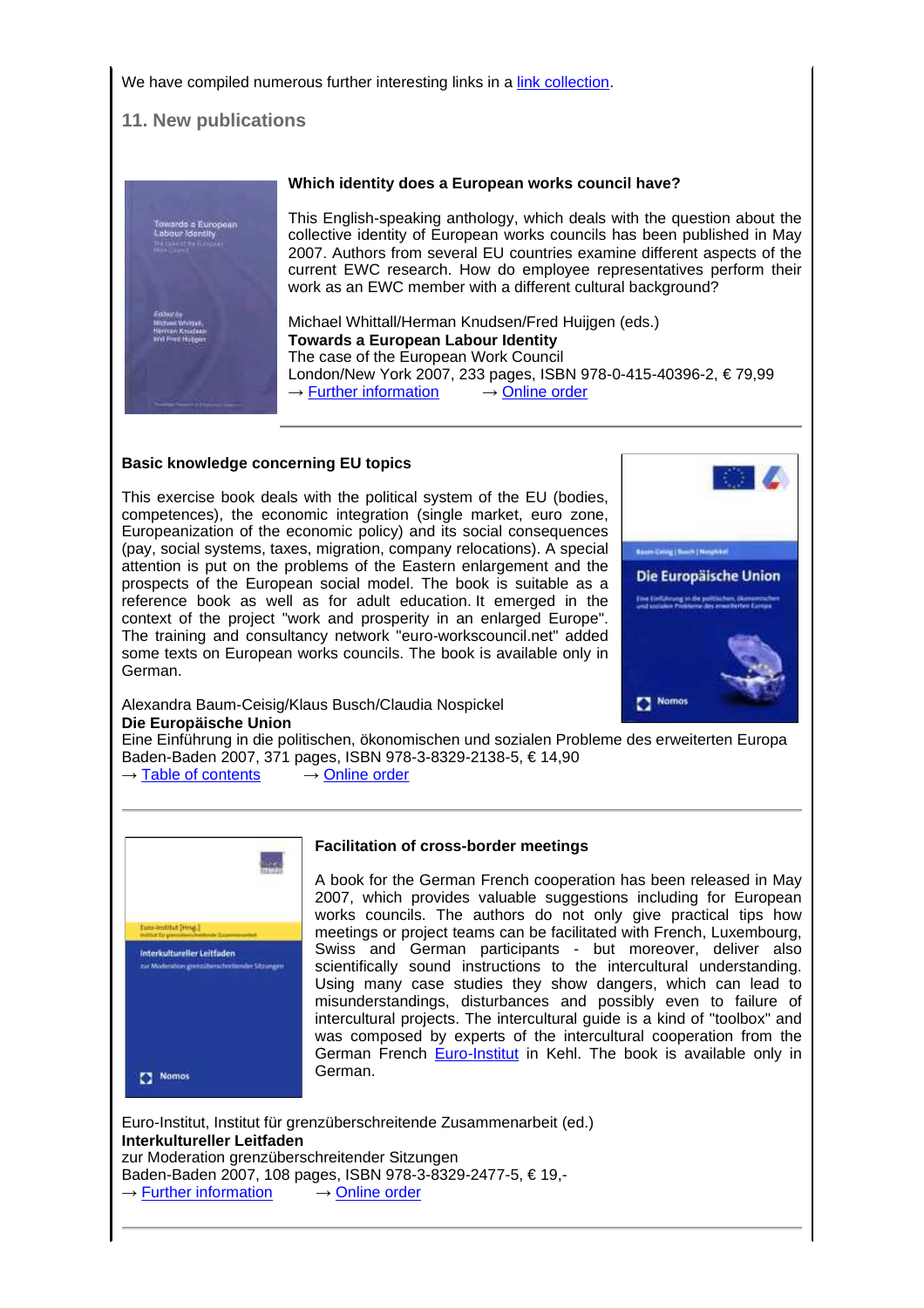#### **Labour law manual with an European part**

The new edition of this manual does not only represent comprehensively material labour law and labour court procedures in Germany from the employee view but contains one section each of the international labour law and of the European community law. Here basic knowledge can be refered to (hierarchy of norms, transposition of Directives etc.), however information about all important Directives concerning labour law is also part of it. A chapter deals separately with the collective European labour law and among other things with the European works council and the SE works council. The book is available only in German.

Michael Kittner/Bertram Zwanziger (editors)

#### **Arbeitsrecht**

Handbuch für die Praxis mit CD-ROM

Frankfurt am Main 2007, 4. edition, 2.993 pages, ISBN 978-3-7673-3773-3, € 189,- → Online order

 **12. Training and Consultancy Network "euro-workscouncil.net": further examples of our work**

# **New faces in EWC advice and research**

The growing demand for the offers of the training and consultancy network "euro-workscouncil.net" required reinforcements of our team. Two new members have joined in spring 2007, both very familiar since years with international trade union activities and industrial relations.

After studies at the London School of Economics and Political Science (LSE), a PhD thesis on trade unions in the UK and teaching at the University of Hamburg **Dr Carmen Bauer** (photo) worked at the national office of the German postal workers union. She then became the personal assistant of the president of the German Industrial Union of Construction-Agriculture-Environment (IG BAU) Klaus Wiesehügel and later political secretary with the Brussels based European Federation of Building and Woodworkers (EFBWW). She is now in charge of the practice of European works councils, configuration of EWC agreements and European health and safety at work within the network "euro-workscouncil.net".



Kimner/Zusacricur Géneri

die Praxis

Arbeits-

Handbuch für



**Bernhard Stelzl** (photo) is just about to complete his PhD thesis on social standards of German enterprises in Brazil. Since 1992 he is working as a trainer in international seminars, as project manager and freelance journalist. His main emphasis of work is on the cross-border cooperation of workers' representatives, international company codes of conduct on working and social standards as well as communication and conflict training. He will strengthen both the publication and also the research activity within the training and consultancy network "euro-workscouncil.net".

• Further members of our team

# **Active EWC work in an Austrian steel group**

Voest-Alpine has a similar past like Volkswagen: founded at the Nazi time the state-owned enterprise was after the war noted as a focus of trade union movement and for outstanding company benefits. Today Voest-Alpine with its parent plant in Linz at the Danube (photo) is a highly profitable, quoted manufacturing company with an own steel base – and an



exemplary EWC agreement. The workers' representatives from the four areas steel, railway systems, automotive, and profiled forms carry out cross-border **division meetings** with the respective division management. Such regulations exist only in few enterprises e.g. in the aviation and aerospace group EADS and in the Swedish packaging group SCA.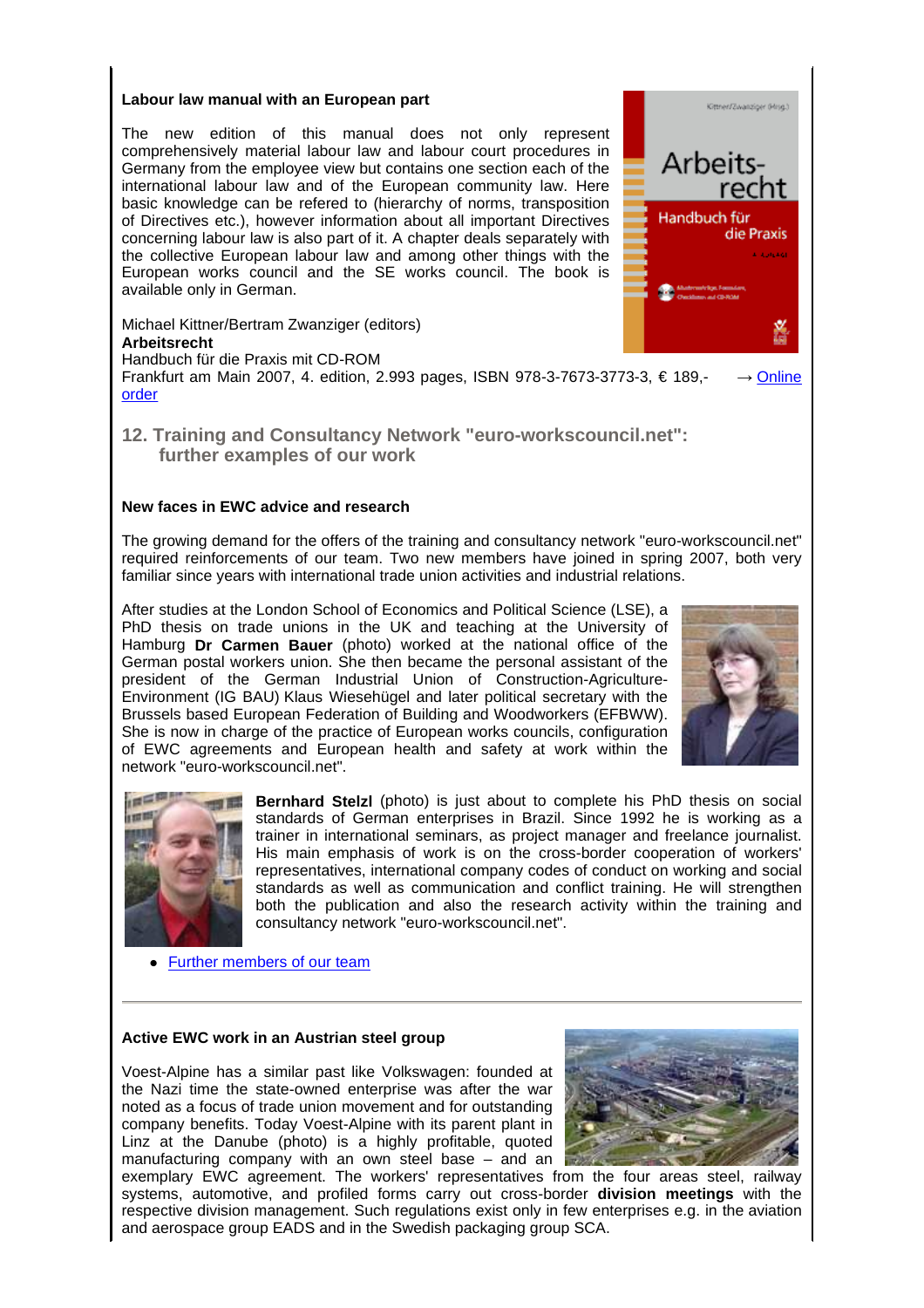The training and consultancy network "euro-workscouncil.net" organized a workshop for the European works council in Linz on 16th April 2007. In working groups it was for example acquired how one can better anchor the EWC in the workforce, use the secretariat as an information turntable or develop the EWC further to a transnational negotiating party. The following texts are available only in German:

- The programme of the workshop
- Full text of the EWC agreement

# **IG Metall pushes EWC formations at the lower Rhine region**



There is still a considerable backlog demand for the setting-up of European works councils in the metal and textile industry as well as in wood-processing. To push this process in smaller and medium companies which are seated at the lower Rhine, a meeting took place in Krefeld on 30th April 2007, which was co-organized by the training and consultancy network "euro-workscouncil.net". The initiative started out from IG Metall trade union which is responsible for these sectors in Germany.

• The Presentation for the Krefeld meeting (in German)

#### **Workshop for the EWC formation at the Black Sea**

Some 25 workplace representatives and full-time trade union officers of the transport sector from six countries met from 5th to 8th May 2007 in the Romanian seaport Constanţa to inform themselves about means and limits of European works councils. The workshop took place in the context of a project sponsored by EU funds with the support of the European Transportworkers' Federation (ETF). Speakers of the event were besides Werner Altmeyer of the training



and consultancy network "euro-workscouncil.net", Philippe Alfonso of the ETF in Brussels and Erika Young, a deputy chairwoman of the International Transportworkers' Federation (ITF) in London. The port of Constanța is regarded as "Rotterdam of the East" because of its strategic situation at the Rhine-Main-Danube route and the considerable volume handling.

• Background: European works councils in the transport sector (in German)

# **Restructuring in the chemical industry**

On 3rd July 2007, Dr Werner Altmeyer and Bernhard Stelzl from the training and consultancy network "euro-workscouncil.net" attended a **conference in Rome** to report on the rights of German works councils in restructuring. The conference is part of an EU-funded project on the implementation of the Directive on information and consultation, led by the research institute Cesos and the trade union confederation CISL from Italy. In the coming months, empirical findings are brought together in some companies in the chemical industry. Cesos has already published on its website case studies from France, Hungary, Italy, Spain and Romania - also from other industries.

- The programme of the conference
- Press report on the conference (in Italian)
- Web page with reports, case studies and presentations (in several languages)
- The presentation of "euro-workscouncil.net"
- Background: Consequences of the EU Directive on information and consultation (in German)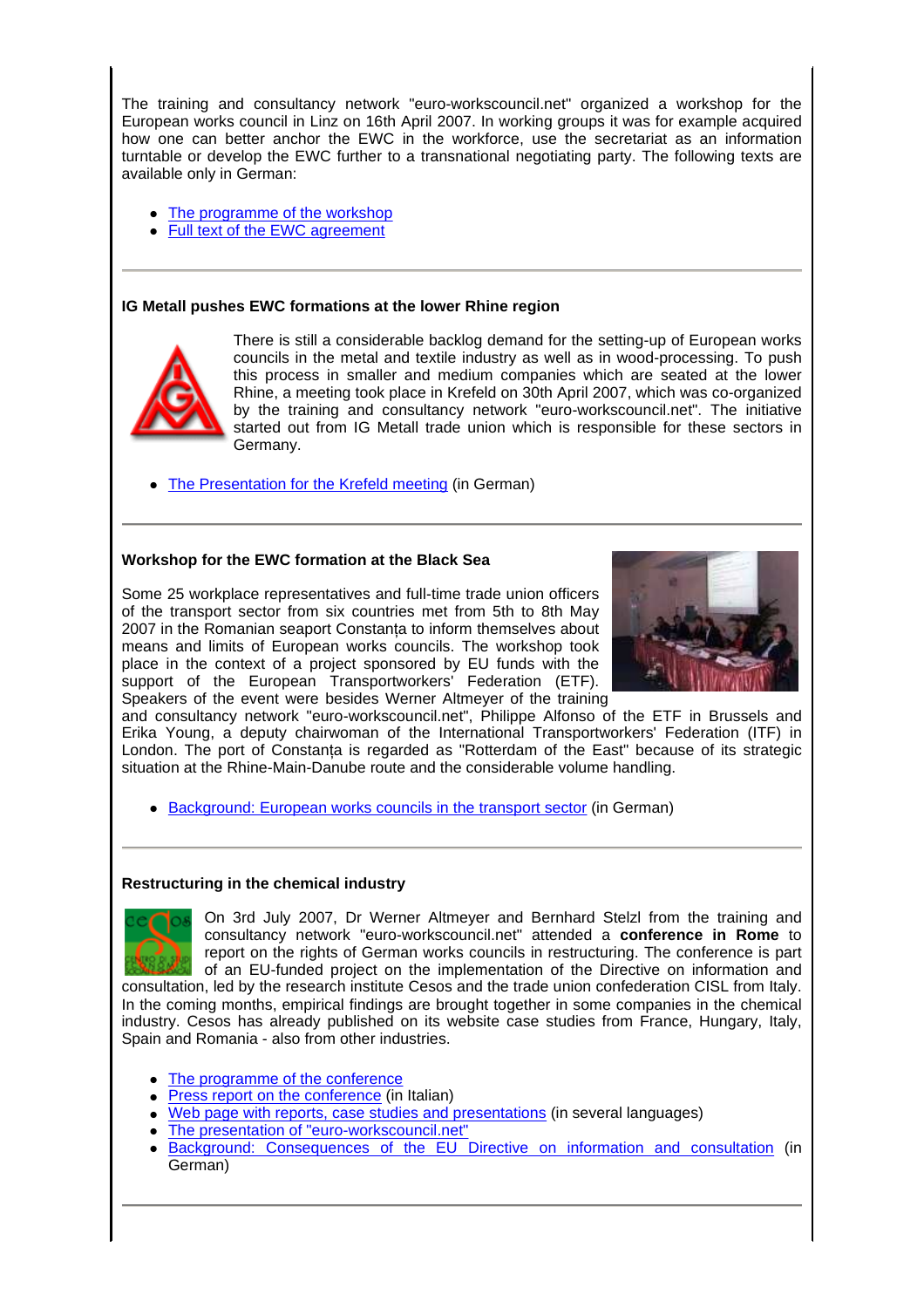#### **Our publication activities**

In April 2007 Bernhard Stelzl dealt with the topic "taking on responsibility - Corporate Social Responsibility in Germany" in an article for the **Personalmagazin**. In May 2007 Werner Altmeyer and Lionel Fulton presented in the magazine **der betriebsrat** the current situation of workplace representation in Britain. And Reingard Zimmer examined Europe-wide antidiscrimination agreements in the magazine **Arbeitsrecht im Betrieb** in July 2007.

- The contribution on Corporate Social Responsibility (Personalmagazin)
- The contribution on workplace representation in Britain (der betriebsrat)
- The contribution on antidiscrimination agreements (Arbeitsrecht im Betrieb)

With technical support of the training and consultancy network "euro-workscouncil.net" the paper **Frankfurter Allgemeine Zeitung** published a report on current trends of EWC activities particularly at restructurings on 21st July 2007. The report is available only in German.

- Download of the newspaper page as a pdf file
- Text of the contribution in printer friendly format

You find additional publications at our publications page.



Informationen für Mitglieder Europäischer Betriebsrate

# **ver.di/GPA newsletter: new edition**

On 4th June 2007 the third issue of the EWC newsletter, jointly published by the unions ver.di in Germany and GPA in Austria, was released. The contents are co-designed by the training and consultancy network "euro-

**Frantfurter Allgemeine** C. Photoshop

workscouncil.net". Topics of the issue 1/2007 were the new EWC agreement at UniCredit with an interview of the chairman of the German group works council of HypoVereinsbank, Peter König, a report on the establishment of European works councils in the finance sector, European works councils in tourism (particularly the situation at Thomas Cook after the merger with MyTravel), the Europe-wide EWC-networking in media companies, accents in the energy sector and a report of the meeting of the services sector trade unions (UNI) in Athens. The newsletter is available only in German.

- The EWC newsletter 1/2007 of ver.di + GPA
- Subscription to the EWC newsletter of ver.di + GPA

# **Courier, parcel and express services: Study on EWC formation**

At present, the training and consultancy network "euro-workscouncil.net" is working on an analysis of EWC agreements in the area of the courier, parcel and express services. The study is financially promoted by the European Commission and serves to support the EWC formation in this sector, e.g. at GeoPost. The study is to be published in autumn 2007 and



deals particularly with the companies DHL (Deutsche Post), FedEx, Securicor, TNT, UPS and Wincanton.

# **13. Details of seminars planned**

Registration for the following seminars and workshops that we have co-designed can now be made:

**Europe for trade union officers of IG Metall** Institutions, political fields, European works councils 08 -- 10-10-2007 in Bad Orb

**Works council activities in Europe, the European works council (EWC)**